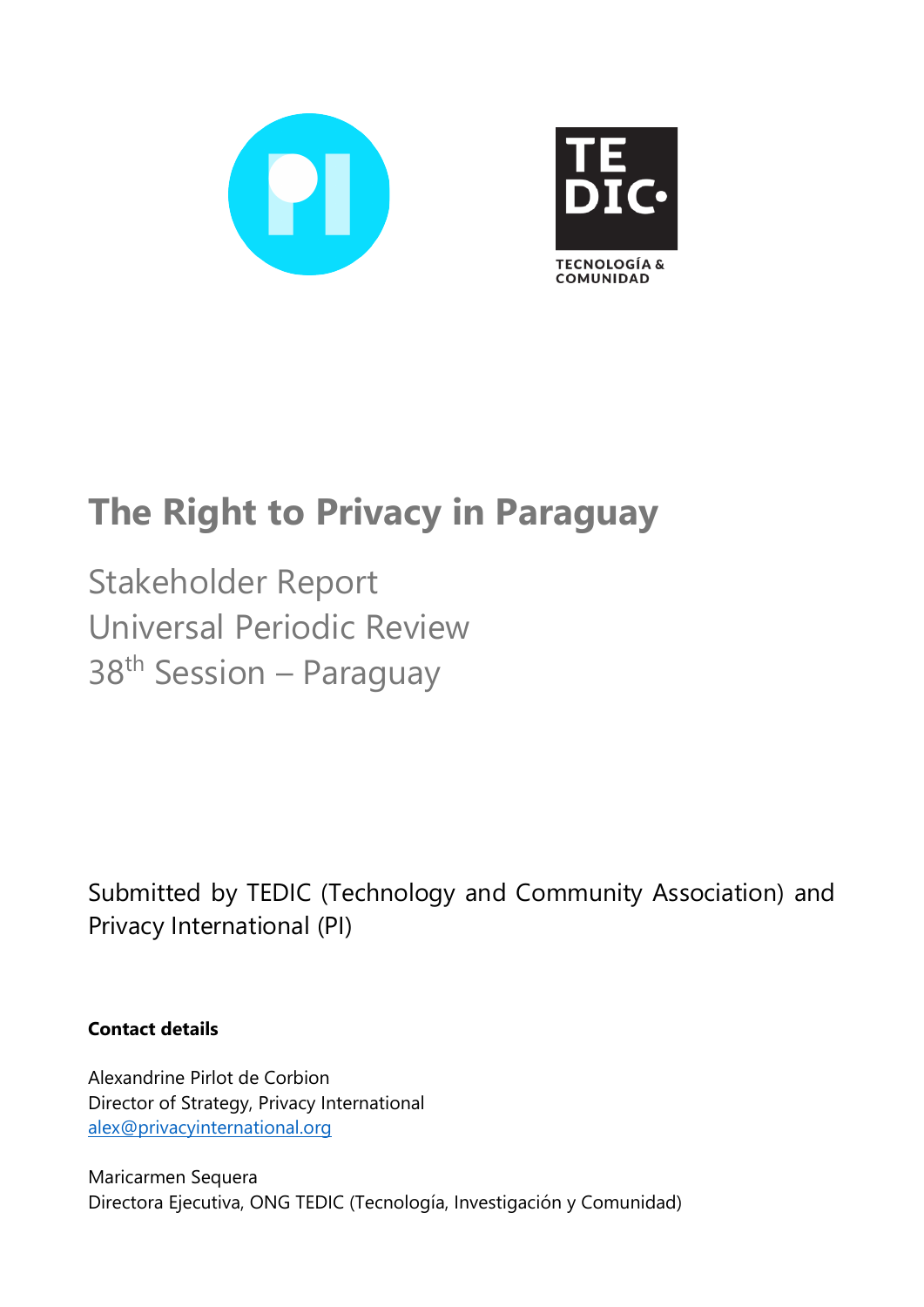[maricarmen@tedic.org](mailto:maricarmen@tedic.org)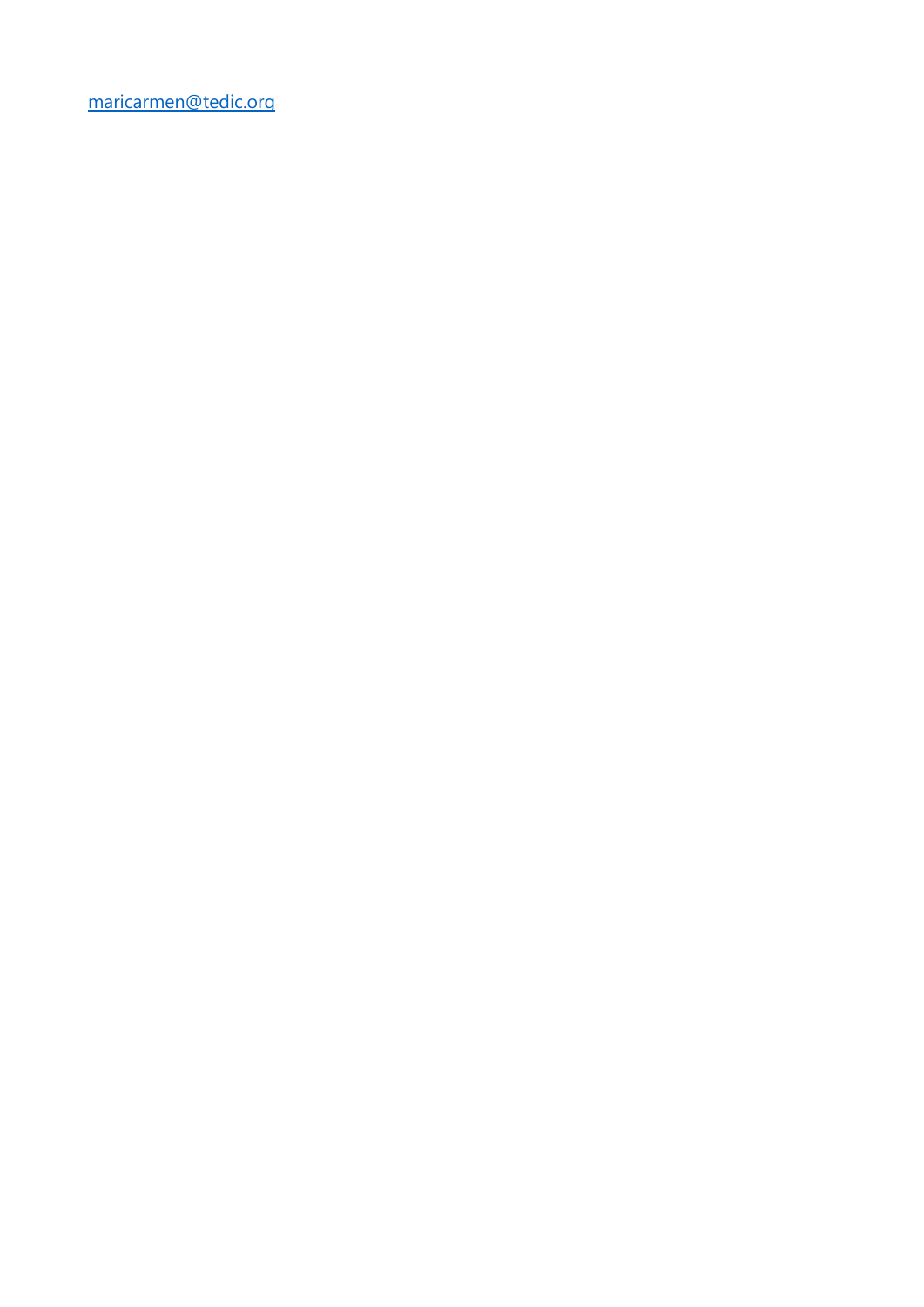# **Introduction**

- 1.  $\,$  This report is presented by TEDIC $^1$  (Technology and Community Association) and Privacy International<sup>2</sup> (PI). TEDIC is a non-governmental, non-profit organization, based in Asunción, that promotes and defends human rights on the Internet and extends its networking to Latin America. PI is <sup>a</sup> London based human rights organization that works globally at the intersection of modern technologies and rights.
- 2. TEDIC and PI wish to express some concerns about the protection and promotion of the right to privacy, to be considered in the next review of Paraguay, in the 38<sup>th</sup> session of the Working Group of the Universal Periodic Review.

# **Right to Privacy**

- 3. Privacy is <sup>a</sup> fundamental human right, enshrined in numerous international human rights instruments. $^3$  It is central to the protection of human dignity and forms the basis of any democratic society and it also supports and reinforces other rights and freedoms. 4
- 4. Activities that restrict the right to privacy can only be justified when they are prescribed by law, necessary to achieve <sup>a</sup> legitimate aim, and proportionate to the aim pursued. 5
- 5. As innovations in information technology have enabled previously unimagined forms of collecting, storing and sharing personal data<sup>6</sup>, the right to privacy has evolved to encapsulate State obligations related to the protection of personal data.

<sup>1</sup> TEDIC'<sup>s</sup> website: [https://www.tedic.org](https://www.tedic.org/)

<sup>2</sup> Privacy International'<sup>s</sup> website: [https://www.privacyinternational.org](https://www.privacyinternational.org/)

<sup>3</sup> Universal Declaration of Human Rights (Article 12), International Covenant on Civil and Political Rights (Article 17); regional treaties and standards including the African Charter on the Rights and Welfare of the Child (Article 10), the American Convention on Human Rights (Article 11), the African Union Principles on Freedom of Expression (Article 4), the American Declaration of the Rights and Duties of Man (Article 5), the Arab Charter on Human Rights (Article 21), and the European Convention for the Protection of Human Rights and Fundamental Freedoms (Article 8).

<sup>4</sup> Privacy International, Privacy Matters: <https://privacyinternational.org/learning-resources/privacy-matters>

<sup>5</sup> See Human Rights Committee, General Comment No. 16 (1988) on the right to respect of privacy, family, home and correspondence, and protection of honor and reputation (art. 17); see also report by the UN High Commissioner for Human Rights, the right to privacy in the digital age, A/HRC/27/37, 30 June 2014.

<sup>6</sup> Human Rights Committee, General Comment No. 16 (1988) on the right to respect of privacy, family, home and correspondence, and protection of honor and reputation (art. 17)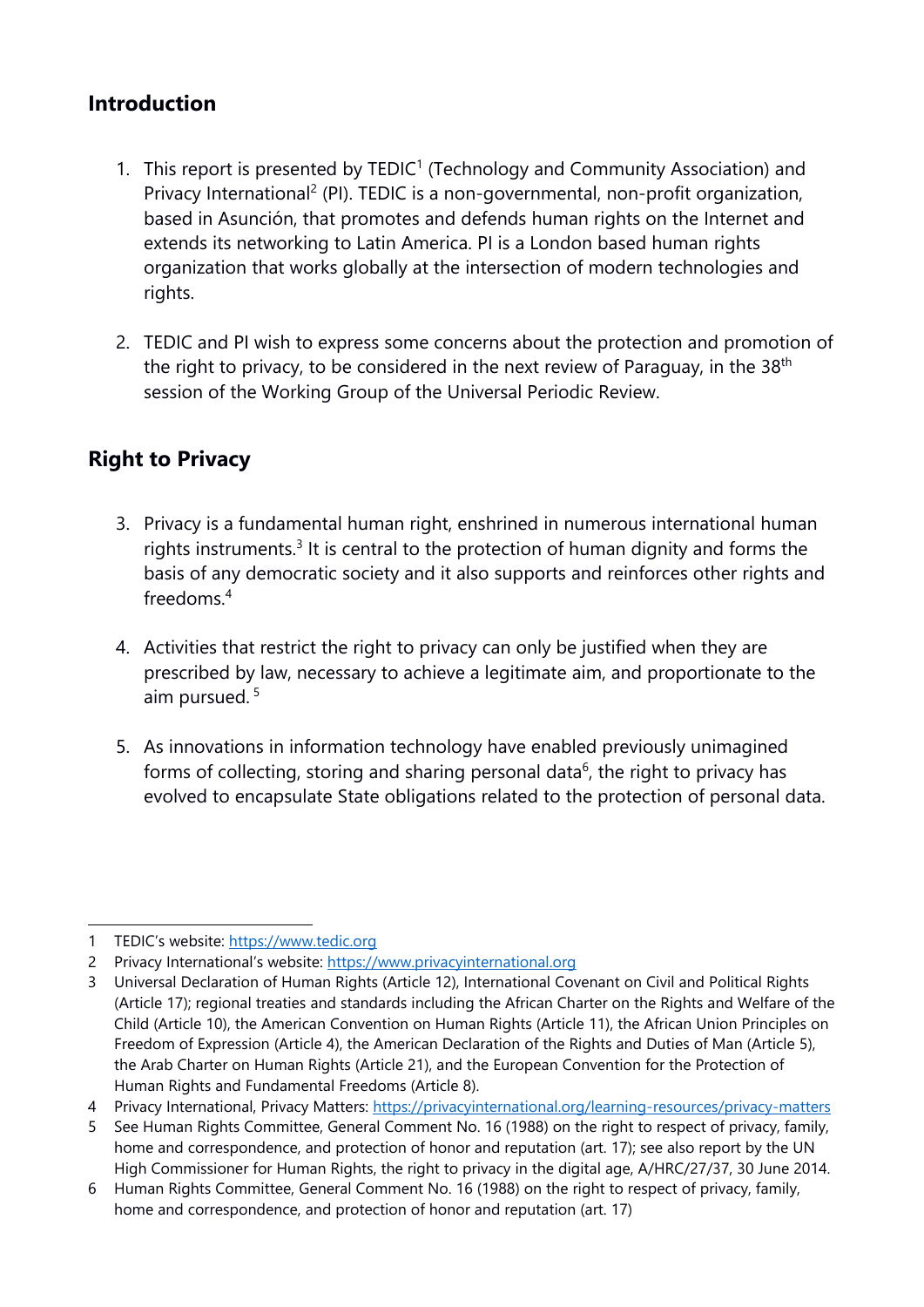A number of international instruments enshrine data protection principles<sup>7</sup>, and many domestic legislatures have incorporated such principles into national law $^8\!$ 

## **Follow up to the previous UPR**

- 6. In the second cycle of the UPR in 2016, the UPR Working Group report made express mention of the observations presented by TEDIC and PI on the need for the governmen<sup>t</sup> of Paraguay to take active measures to protect, respect and promote the right to privacy.
- 7. For its part, the Paraguayan State accepted<sup>9</sup> recommendations submitted by the Principality of Liechtenstein on monitoring activities<sup>10</sup>:
	- <sup>o</sup> 102.62: ensure that all State surveillance activities are in line with international human rights law and do not infringe on the fundamental rights and freedoms of citizens.
	- <sup>o</sup> 102.63: adopt the necessary measures to ensure that the operations of intelligence agencies are supervised by an independent oversight mechanism in order to ensure transparency and accountability.

# **Domestic laws related to privacy**

8. The Constitution of Paraguay protects the right to privacy under Article 33, which reads: "*Personal and family intimacy, as well as the respec<sup>t</sup> of private life, is inviolable. The behavior of persons, that does not affect the public order established*

<sup>7</sup> See the Council of Europe Convention for the Protection of Individuals with regard to Automatic Processing of Personal Data (No. 108), 1981; the Organization for Economic Co-operation and Development Guidelines on the Protection of Privacy and Transborder Data Flows of Personal Data (1980); and the Guidelines for the regulation of computerized personal data files (General Assembly resolution 45/95 and E/CN.4/1990/72)

<sup>8</sup> As of December 2014, over 100 countries had enacted data protection legislation: David Banisar, National Comprehensive Data Protection/Privacy Laws and Bills 2014 Map (December 8, 2014). Available at SSRN: <http://ssrn.com/abstract=1951416> or <http://dx.doi.org/10.2139/ssrn.1951416>

<sup>9</sup> Ministry of Foreign Affairs of Paraguay. SIMORE system: <https://www.mre.gov.py/SimorePlus> (Surveillance label). Rights involved in the recommendations: Liberty and security of the person, Nonviolence, Civil and political rights, Scope of international obligations. Institution involved in the fulfillment and follow-up of these recommendations: National Telecommunications Commission, Ministry of the Interior, National Secretariat for Information and Communication Technologies (currently Ministry of Information and Communication Technology) and Ministry of National Defense. The SDG that it affects: 16 - Promote peaceful and inclusive societies for sustainable development, facilitate access to justice for all and build effective and inclusive institutions that are accountable at all levels. General remarks:

<sup>-</sup> Universal Periodic Review General [Comment](https://www.refworld.org/docid/453883f922.html) No. 16: Right to Privacy (Article 17)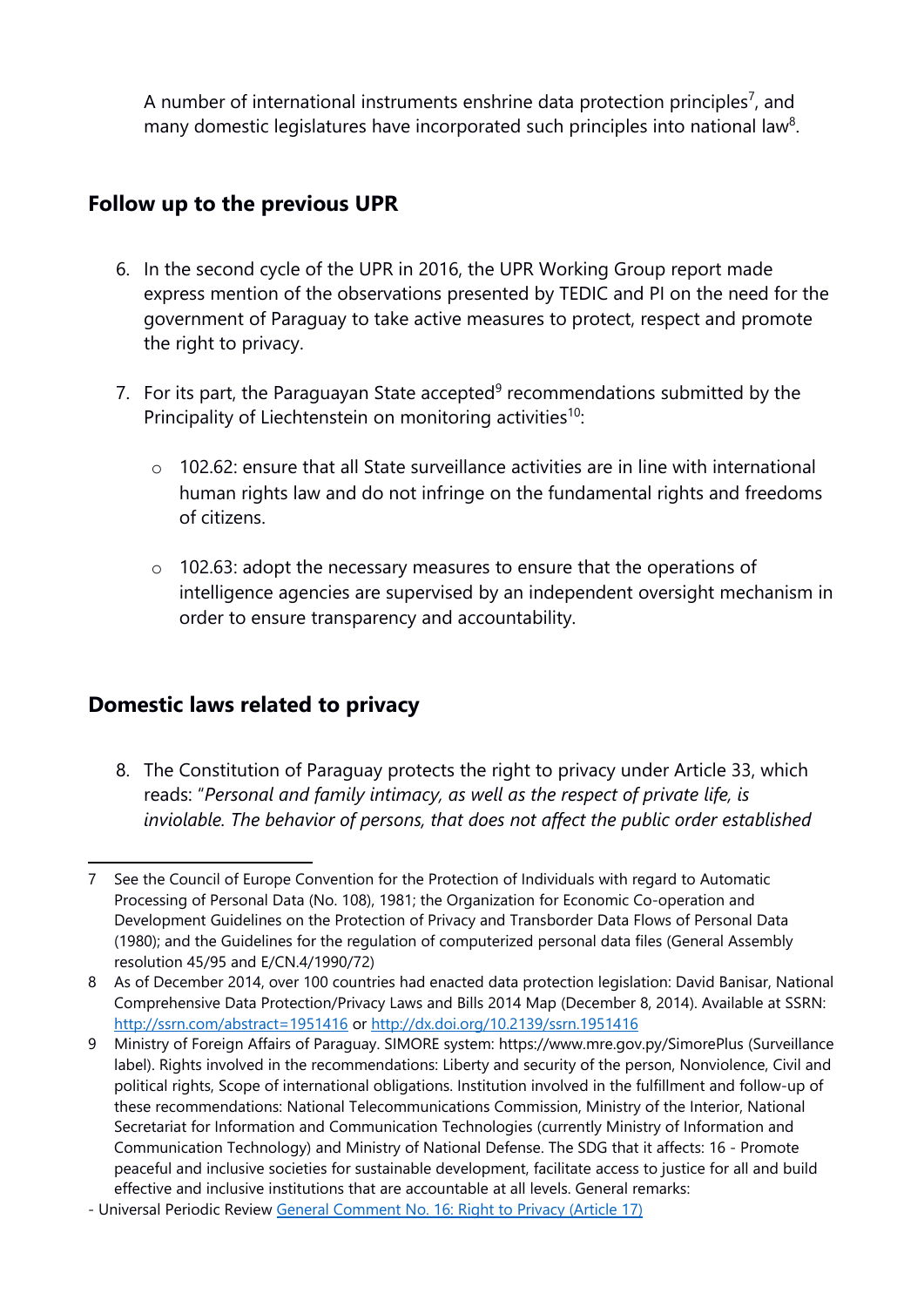*by the law or the rights of third parties[,] is exempted from the public authority. The right to the protection of intimacy, of dignity, and of the private image of persons is guaranteed*".

- 9. Article 36 of the Constitution protects private communications against unlawful interference, as follows: "*The documental heritage of the persons is inviolable. The records, regardless of the technique used, the printed matter, the correspondence, the writings, the telephonic, telegraphic, cable graphic or any other kind of communication, the collections or the reproductions, the testimonies and the objects of testimonial value, as well as their respective copies, may not be examined, reproduced, intercepted, or seized excep<sup>t</sup> by <sup>a</sup> judicial order for cases specifically specified in the law, and when they would be indispensable for [the] clearing up of matters of the competence of the corresponding authorities. […]".*
- 10. Furthermore, Article 135 upholds the constitutional remedy of Habeas Data, and reads: "*All persons may access the information and the data about themselves, or about their assets, that is contained in official or private registries of <sup>a</sup> public character, as well as know the use made of these and for what purpose. All persons may reques<sup>t</sup> before the competent magistrate to update, rectify or destroy the data held on them, if they are wrong or illegitimately affect their rights*".
- 11. The Paraguayan Congress has adopted other laws with the purpose of protecting personal data, including Law 1682/01, which was subsequently amended by Law 1962/02.
- 12. The Paraguayan Criminal Code<sup>11</sup> provides under Chapter VII on 'Punishable Acts against private life and the privacy of the person' and other criminal sanctions for various violations, including:
	- Violation of the home (Article 141)
	- Trespassing (Article 142)
	- Harm to the privacy of a person (Article 143)
	- Harm to the right to communication and image (Article 144)
	- Breach of confidentiality (Article 145)
	- Violation of the secrecy of communication (Article 146)
	- Exposing <sup>a</sup> secret of personal nature (Article 147)
	- Disclosure of private secrets by <sup>a</sup> person with <sup>a</sup> special obligation to maintain the secret due to their profession (Article 148)
	- Disclosure of private secrets for economic purposes (Article 149)

<sup>-</sup> Universal Periodic Review General Comment No. 35: Liberty and [security](https://undocs.org/CCPR/C/GC/35) of person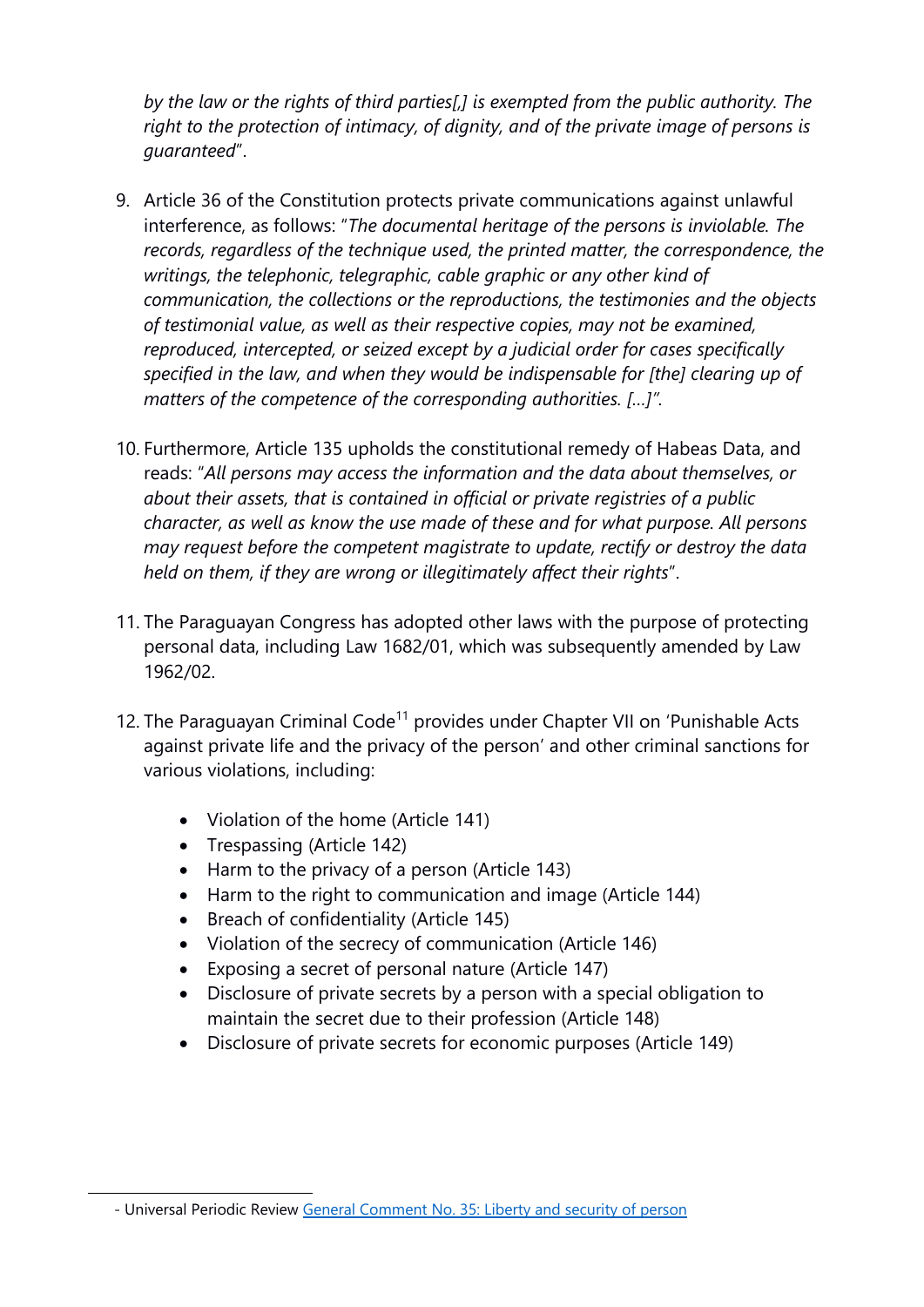# **International obligations relating to privacy**

- 13. Paraguay was <sup>a</sup> founding member of the United Nations in 1945 and it has ratified the International Covenant on Civil and Political Rights (ICCPR), which under its Article 17 provides that "*no one shall be subjected to arbitrary or unlawful interference with his privacy, family, home or correspondence, nor to unlawful attacks on his honor and reputation*".
- 14. The Human Rights Committee has noted that States parties to the ICCPR have <sup>a</sup> positive obligation to "*adopt legislative and other measures to give effect to the prohibition against such interferences and attacks, as well as to the protection of this right [privacy]*". 12
- 15. Paraguay has also ratified the American Convention on Human Rights, which upholds the right to privacy under Article 11, and by virtue of the enactment of Decree No. 16,078 of 8 January 1993 the governmen<sup>t</sup> of Paraguay recognized the competence of the Inter-American Court of Human Rights.

# **UN Human Rights Committee, ICCPR: Concluding observations on the fourth periodic report of Paraguay**

16. At its 126<sup>th</sup> session, the Human Rights Committee urged the Paraguayan State to intensify its efforts to deepen the promotion and protection of some specific rights.<sup>13</sup> In line with what TEDIC had reported<sup>14</sup>, the Committee noted that:

*36. (…) the existence of <sup>a</sup> bill on the protection of journalists and human rights defenders that provides for the establishment of <sup>a</sup> national protection mechanism. However, it is concerned about reports of attacks, reprisals and assaults against journalists and human rights defenders, as well as the few convictions in that regard, and about the inadequate measures for ensuring their effective protection. The Committee is also concerned about allegations of the State'<sup>s</sup> monitoring of private communications, including those of journalists. The Committee notes the information provided about the implementation of Act No. 5282/14 on free access by citizens to public information and governmen<sup>t</sup> transparency, but regrets that there is no independent regulatory body to monitor the Act'<sup>s</sup> implementation (arts. 6, 7, 9, 17, 19 and 22).*

<sup>12</sup> A/HRC/32/9/Add.1, para. 34

<sup>13</sup> Criminal Code of the Republic of Paraguay, Law 1160/97. Available at <http://www.mre.gov.py/v1/Adjuntos/Privacidad/Ley1160.pdf>

<sup>14</sup> UN HRC, General Comment No. 16: Article 17 (Right to Privacy), 8 April 1988, para. 1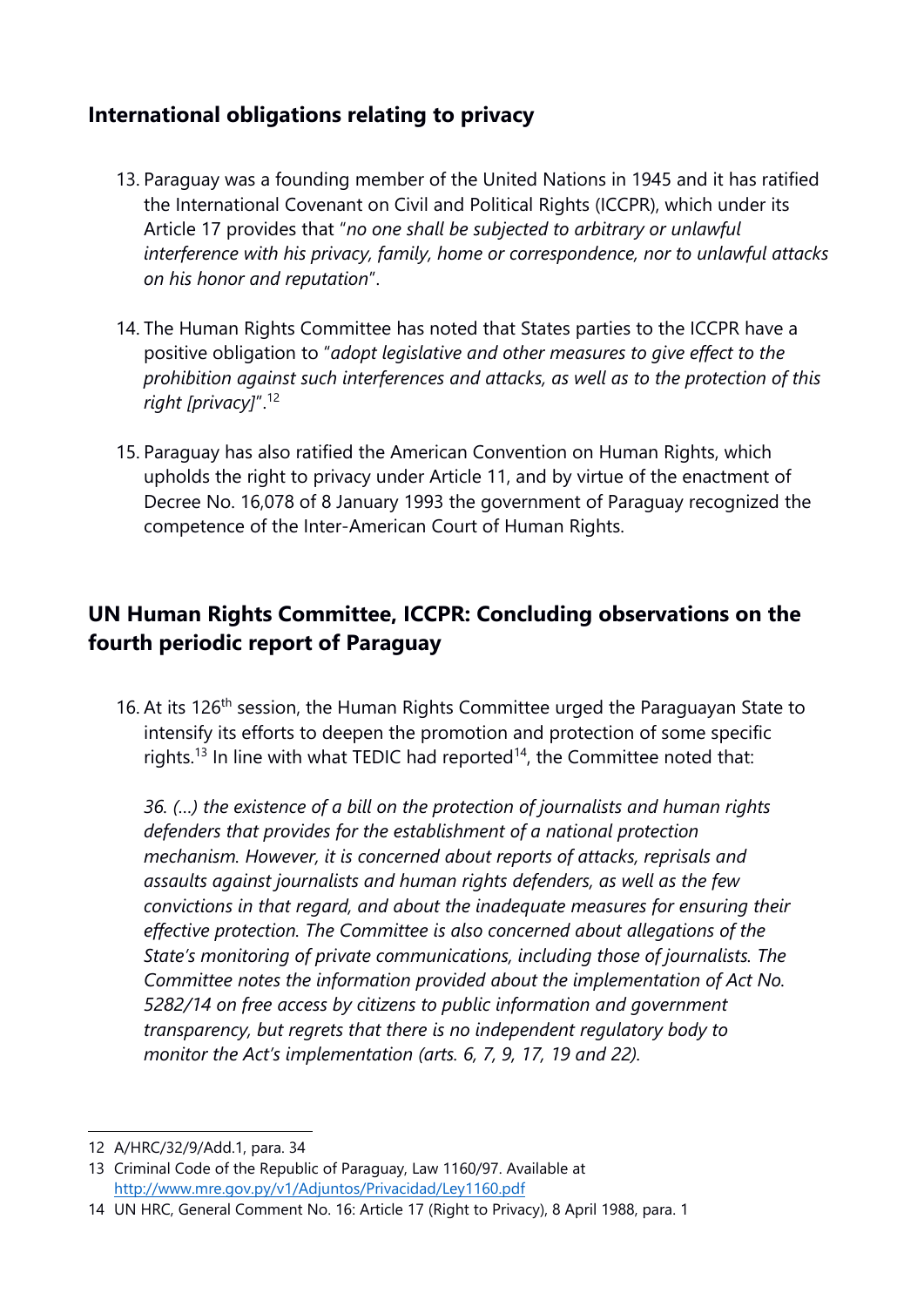*37. (c) [Paraguay should] avoid State surveillance of any form, including of journalists and human rights defenders, excep<sup>t</sup> in the rare cases in which it is compatible with the Covenant, and establish <sup>a</sup> mechanism to oversee investigations of private communications carried out by the State.*

# **Areas of concern**

- 17. Following from the recommendations made to Paraguay during the second cycle of the UPR<sup>15</sup>, TEDIC submitted a request for public information to the Paraguayan Ministry of Foreign Affairs and the Permanent Secretary of the Council of National Defense, the National Anti-Drugs Secretary (SENAD).
- 18. The Ministry of Interior $^{16}$  and SENAD $^{17}$  responded to the request by sharing the regulations that enable it to monitor communications. However, we deem that they are not sufficient to clarify the acquisitions and use of specific hardware and software for communication surveillance outlined and the regulation of surveillance activities undertaken by intelligence agencies as outlined in the following sections. The regulation shared only refers to telephone interception.
- 19. Regarding the request for information about the accountability mechanisms, they only refer to administrative issues related to salaries, list of officials, acquisitions of goods, etc., but they do not provide the information requested to receive assurances about areas of concern outlined below including:
	- $\bullet$  the measures and protocols that are being carried out in the operations of the intelligence agencies including the National Intelligence System, the Ministry of the Interior and SENAD,
	- the implementation, protocols and any type of personal data processing of individuals subject to surveillance by the intelligence agencies.
	- The measures and protocols to ensure transparency and accountability such as independent monitoring mechanisms.

#### **Monitoring of communications**

<sup>15</sup> International Covenant on Civil and Political Rights. Concluding observations on the fourth periodic report of Paraguay. Year 2019. <https://undocs.org/en/CCPR/C/PRY/CO/4>

<sup>16</sup> TEDIC presents the shadow report to the UN CCPR. Year 2019 [https://www.tedic.org/tedic-presenta](https://www.tedic.org/tedic-presenta-reporte-ante-el-ccpr-de-la-onu/)[reporte-ante-el-ccpr-de-la-onu/](https://www.tedic.org/tedic-presenta-reporte-ante-el-ccpr-de-la-onu/)

<sup>17</sup> See: see paragraph 7

<sup>18</sup> Request #34610 United Nations Universal Periodic Review (UPR) - Ministry of Interior. September. 2020. <https://informacionpublica.paraguay.gov.py/portal/#!/ciudadano/solicitud/34610> [Accessed on September 13, 2020]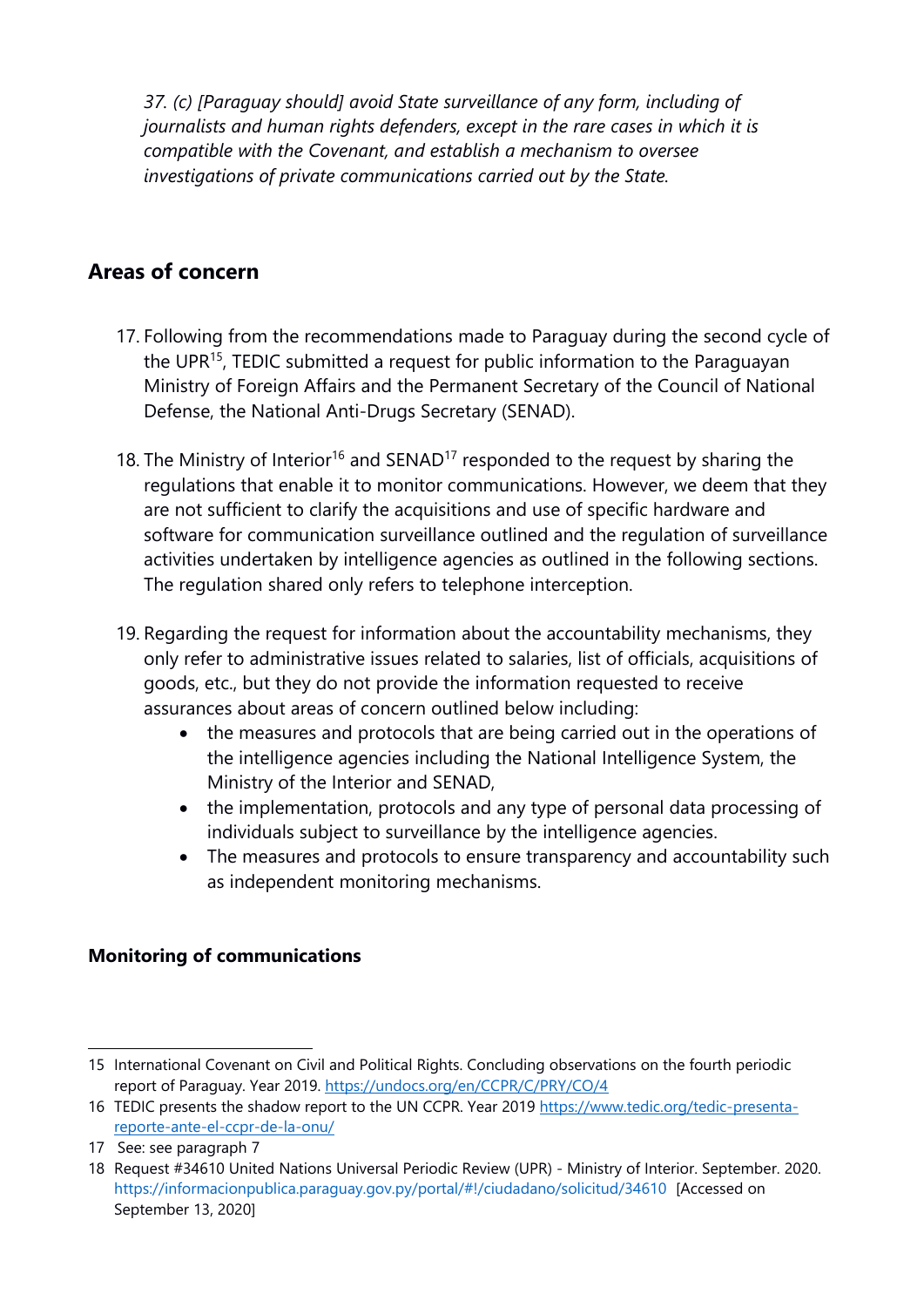- 20. The Penal Procedural Code<sup>18</sup>, under Articles 198 and 199, outlines the mechanisms and rules necessary to intercept and seize the correspondence sent by the accused or intended for them (epistolary, telegraphic or of any other kind), with the aim of finding the truth and including the requirement of <sup>a</sup> judicial order. Article 200 of the same text upholds that the interception of communications must be exceptional. A judge may order the interception of the communications of the accused, by whatever technical means.
- 21. Under Article 89 of the Telecommunications Law 642/95, the inviolability of correspondence conducted through telecommunication service providers is protected, except when authorized by <sup>a</sup> judicial order. Article 90 further defines inviolability as opening, abstracting, interfering, changing text, rerouting, publishing, using, trying to know or facilitating that any person beyond the recipient has knowledge of the existence or content of the communication entrusted to the service provider, or providing an opportunity to commit such acts.
- 22. With the Presidential Decree No. 2812 of 18 December 2014, the President of Paraguay, Horacio Cartes, established regulations under Law No. 5241 of 22 August 2014, creating the National Intelligence System (SINAI, 'Sistema Nacional de Inteligencia').<sup>19</sup> It is unclear what the intelligence apparatus was prior to the establishment of the SINAI.
- 23. According to Law No. 5241/2014 and the Presidential Decree No. 2812/2014, only the National Secretary of Intelligence (SIN, Secretaría de Inteligencia Nacional) has the authority to "collect and process" information with the aim of producing intelligence. But Article 24 of the Presidential Decree No. 2812/2014 also mentions the General Directorate of Intelligence as being responsible for the collection and processing of information to produce intelligence. However, this body is not included, nor its activities and powers outlined, in Law No. 5241/2014.
- 24. Whilst the law provides that the monitoring of communications will only be conducted in exceptional circumstances, when it cannot be obtained through other means (Article 24) and only following <sup>a</sup> judicial authorization (Article 26), the following areas are of concern with regards to ensuring the compliance with human rights standards on the application of communication surveillance by intelligence agencies:
	- i. **Lack of independence from the executive:** The SIN, the body of the SINAI which is authorized to conduct surveillance, is administratively and functionally autonomous, but it is still dependent on the Executive (Article 13). This raises concerns as to the independence of the SIN from the

<sup>18</sup> Request #34610 United Nations Universal Periodic Review (UPR) - Ministry of Interior. September. 2020. <https://informacionpublica.paraguay.gov.py/portal/#!/ciudadano/solicitud/34610> [Accessed on September 13, 2020]

<sup>19</sup> Request #34609 United Nations Universal Periodic Review (UPR) – SENAD. September. 2020 <https://informacionpublica.paraguay.gov.py/portal/#!/ciudadano/solicitud/34609> [Accessed on September 13, 2020]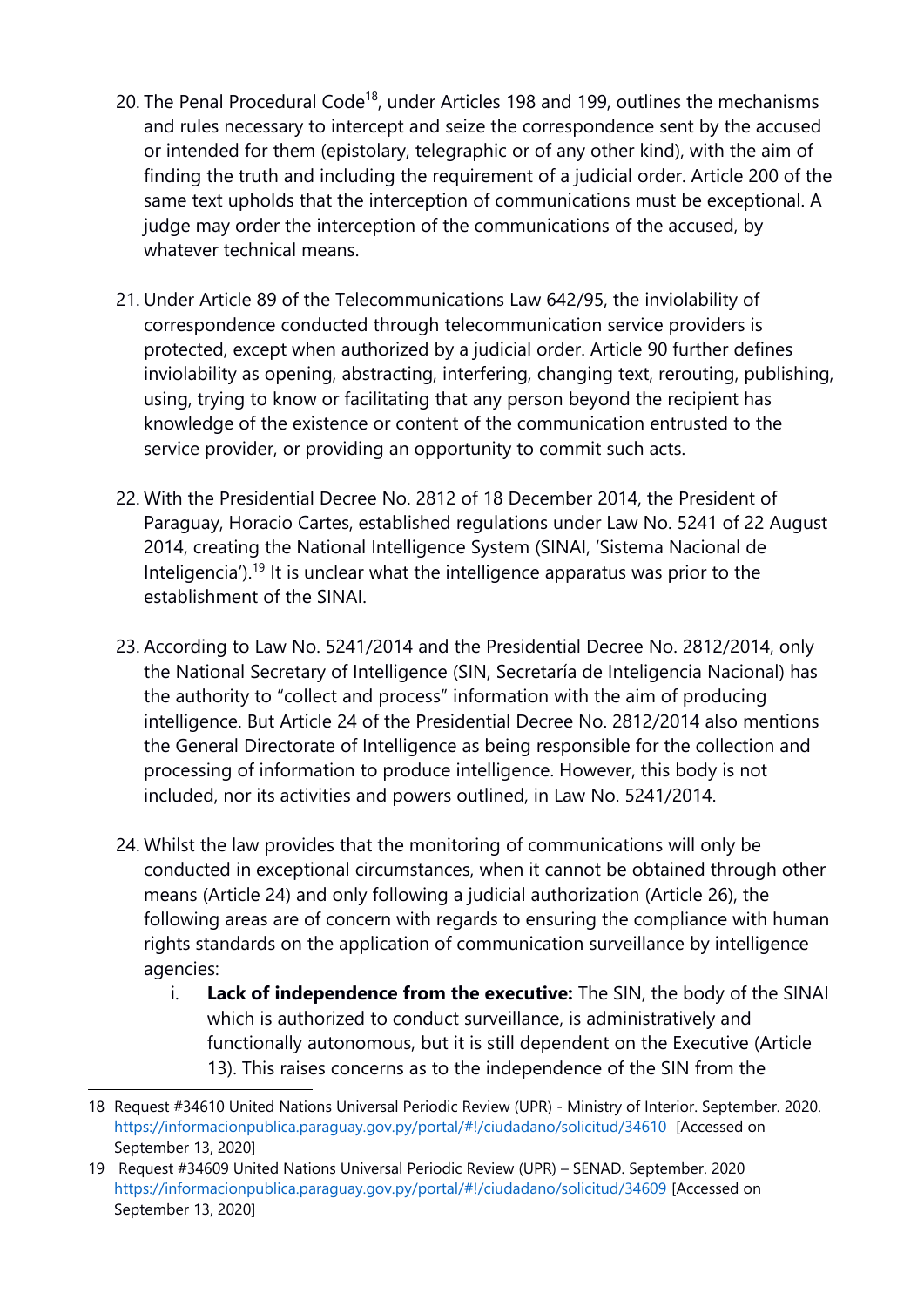Executive, who will be submitting requests to conduct surveillance.

- ii. **Lack of definition of 'national interest':** The law allows intelligence gathered by the SINAI to be used to prevent, warn and inform of any threat or risk which may affect national interests. This is <sup>a</sup> very broad and vague definition which fails to limit the purpose and aim of communication surveillance, and opens the door to abuse.
- iii. **Broad definitions of "serious threat" allows judicial authorization to be bypassed**: Article 3 (Law 5241/14) outlines the principles by which the SINAI, including the organisms and individuals that make it up, will have to request <sup>a</sup> judicial authorization in order to obtain personal information from <sup>a</sup> competent judicial authority. However, the article also reads that in cases of 'serious' threats to the collective security of individuals, authorities and institutions, or public security and the rule of law, this judicial authorization may be bypassed. By failing to define what constitutes <sup>a</sup> 'serious' threat, the law introduces <sup>a</sup> broad opportunity to lawfully bypass the requirement for judicial authorization.
- iv. **Lack of robust oversight and transparency:** We are concerned about the lack of <sup>a</sup> robust oversight of intelligence activities and the law imposes <sup>a</sup> blanket of secrecy around those involved in intelligence operations. The confidential classification of documents, records and archives related to intelligence and counter-intelligence activities will be reserved for <sup>a</sup> period of 20 years. The SINAI, the SENAD, and the Armed Forces and the Ministry of the Interior do not have the obligation to publish reports on communications surveillance activities, so they operate with total autonomy and little effective oversight, or said otherwise, with total impunity.
- v. **No notification requirement:** Finally, the law does not provide for the notification of individuals subject to surveillance. Those whose communications are being surveilled should be notified with enough time and information to enable them to challenge the decision or seek other remedies and should have access to the materials presented in support of the application for authorisation. Only limited circumstances could allow for such notification to be postponed/delayed but those instances must be clear and regulated by law.<sup>20</sup>

#### **Surveillance capabilities**

25. As <sup>a</sup> result of the lack of transparency of surveillance policies and practices in Paraguay, it is not clear what kind of capacities the State possesses. However, several reports have appeared in recent years showing the existence of communications surveillance systems which differ substantially from what the surveillance activities permitted for the governmen<sup>t</sup> to undertake by law, and there is evidence that over the last few years the Paraguayan State has obtained <sup>a</sup> series of tools to conduct surveillance without an appropriate legal framework in place to

<sup>20</sup> Law 1286/98. Available at: <http://www.bacn.gov.py/MjAz&ley-n-1286>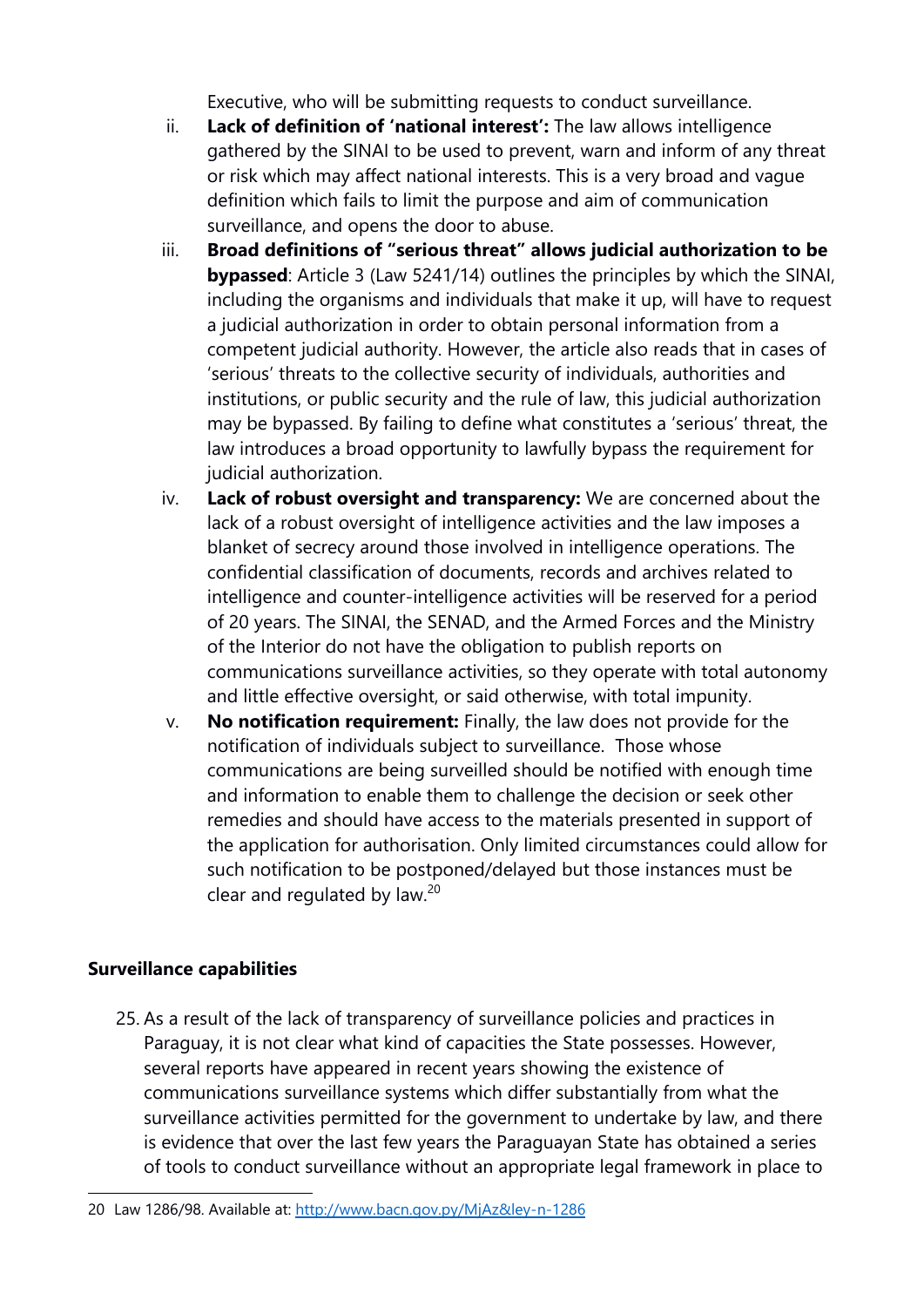oversee their acquisition and use.

- 26. For example, there is evidence of the purchase of the Finfisher software, <sup>a</sup> highly invasive surveillance malware developed by the North American company Gamma. $^{27}$ It was reportedly acquired by the  $SENAD<sup>22</sup>$ , as evidenced by publications of invoices, purchase receipts and <sup>a</sup> record of delivery published by the newspaper ABC Color and as outlined in research by the Citizen Lab of the University of Toronto, Canada in 2012.<sup>23</sup>
- 27. Finfisher is <sup>a</sup> highly intrusive software that once installed allows the authorities to follow the movements of each user of <sup>a</sup> cell phone or another selected device. Specifically, it gives access to the complete location history of <sup>a</sup> user, enables secretly recording audio and video from the microphones and cameras of <sup>a</sup> smartphone or <sup>a</sup> laptop, as well as allowing to retrieve the user'<sup>s</sup> contact list or even remotely implanting incriminating evidence on <sup>a</sup> user's device.
- 28. There are also records of the acquisition by the State of software for wiretapping. Wikileaks has leaked diplomatic conversations of 2010 between the Ministry of the Interior and the Embassy of the United States, where they talk about the purchase of wiretapping software.<sup>24</sup>
- 29. Another similar case occurred during the governmen<sup>t</sup> of ex-president Federico Franco, who also acquired wiretapping equipment worth 2.5 million dollars. According to <sup>a</sup> report from the General Audit Office of the Executive Branch, the wiretapping team had disappeared from the offices of the Ministry of the Interior by November 2013.
- 30. These activities of wiretapping were undertaken without a judicial order<sup>25</sup>, and such activities continue to be carried out under the excuse that it is used only and exclusively for cases of extortion and kidnapping, as no judicial order is required in such instances, thus violating due process.

<sup>21</sup> The SINAI consists of the National Council of Intelligence (CNI), the Ministry of the Interior, the Ministry of National Defense, and the Armed Forces of the Nation, the Permanent Secretary of the Council of National Defense, the National Anti-Drugs Secretary (SENAD), and the Money Laundering Prevention Secretariat (SEPRELAD).

<sup>22</sup> For examples for example if it would undermine the purpose of the activity or there is an imminent risk of danger to human life,

<sup>23</sup> More questions and doubts about malicious software acquired by SENAD. Available at <https://www.tedic.org/mas-preguntas-y-dudas-sobre-software-malicioso-adquirido-por-senad/> ; and Mapping Finfisher <https://citizenlab.org/2015/10/mapping-finfishers-continuing-proliferation/> [Accessed on August 20, 2020]

<sup>24</sup> Available at "Senad spent almost 200 million guaraníes just on «assemblage and setup»" [http://www.abc.com.py/edicion-impresa/judiciales-y-policiales/senad-gasto-casi-g-200-millones-solo](http://www.abc.com.py/edicion-impresa/judiciales-y-policiales/senad-gasto-casi-g-200-millones-solo-en-montaje-y-configuracion-590062.html?fb_comment_id=419236824858112_2094744#f1c83727667f9fc)[en-montaje-y-configuracion-590062.html?fb\\_comment\\_id=419236824858112\\_2094744#f1c83727667f9fc](http://www.abc.com.py/edicion-impresa/judiciales-y-policiales/senad-gasto-casi-g-200-millones-solo-en-montaje-y-configuracion-590062.html?fb_comment_id=419236824858112_2094744#f1c83727667f9fc) ; and "Senad denies the purchase of the software" [http://www.hoy.com.py/nacionales/senad-niega](http://www.hoy.com.py/nacionales/senad-niega-negociado-en-compra-de-equipo-de-escuchas)negoc[iado-en-compra-de-equipo-de-escuchas](http://www.hoy.com.py/nacionales/senad-niega-negociado-en-compra-de-equipo-de-escuchas) [Accessed on August 20, 2020]

<sup>25</sup> Available at <https://citizenlab.org/> [Accessed on August 20, 2020]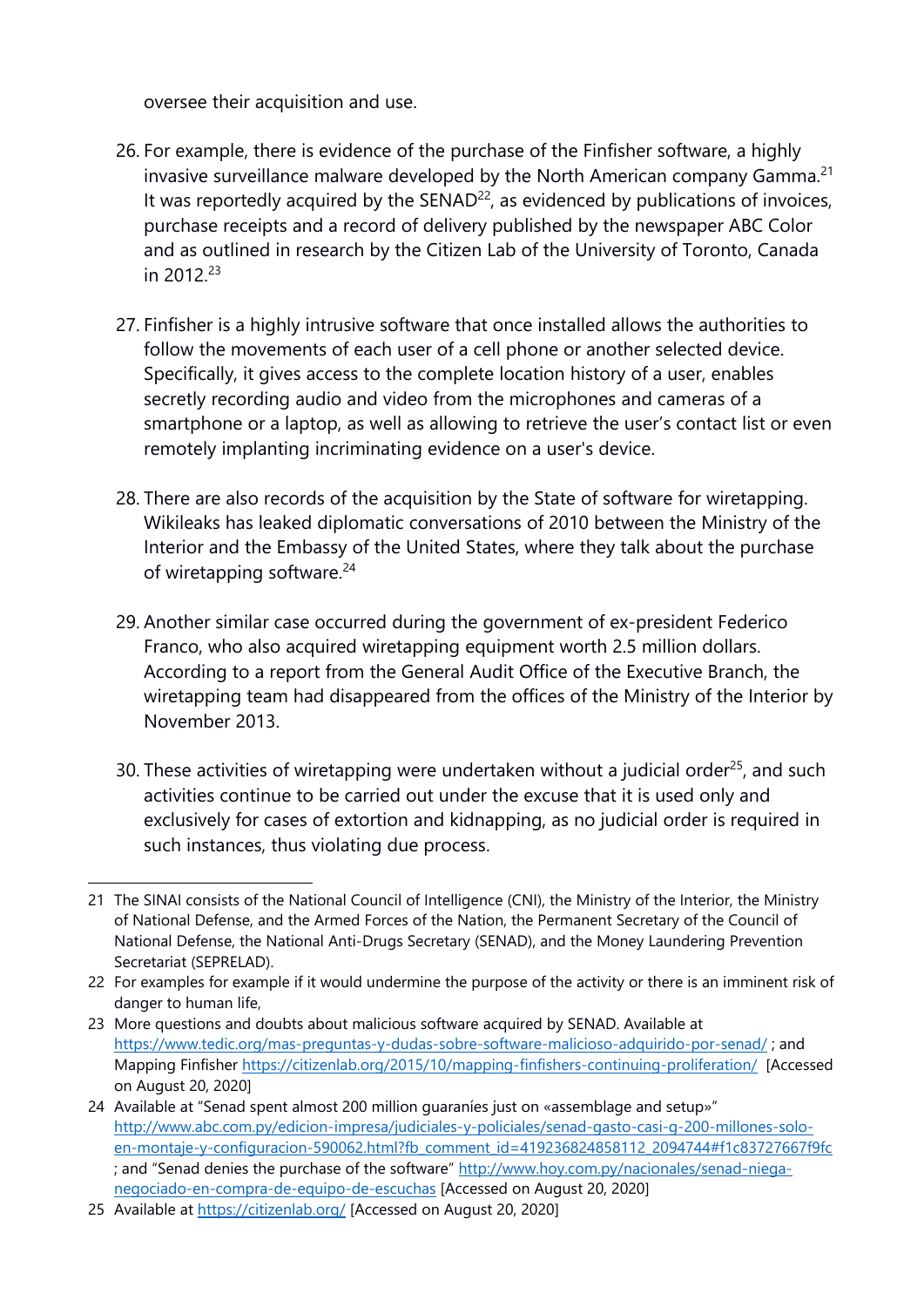- 31. Wikileaks cables revealed that the Public Ministry, through the Office for the Control of Computer Crimes, had held conversations for the purchase of surveillance software, Galileo software – Remote Control System (RCS), from the Italian company Hacking Team.<sup>26</sup> To date, it has not been confirmed whether the purchase was completed.
- 32. The Joint Task Forces (FTC), made up of the Armed Forces, the Ministry of the Interior and the SENAD, is an institution created 7 years ago to mitigate terrorism in the northern part of the country, and receives 14 million dollars annually.<sup>27</sup> This Institution acquired surveillance technology such as drones and surveillance software via 'exceptions' without a public tender. $^{28}$
- 33. Such tools and technologies continue to be used without being subject to any accountability and oversight mechanisms with no reports published on their use including when and for what purpose.

#### **Use of surveillance technology to tackle gender-based violence**

- 34. The law 6558/20 modified the 'Law against Domestic Violence' and enabled the judge to impose surveillance measures such as the monitoring system by electronic control devices, which allows the recognition of the location of the aggressor, in order to monitor and control his movements. Whilst surveillance can be legitimate to investigate such crimes, if done in accordance with the principle of necessity and proportionality, there are concerns that this law puts the alleged victim reporting the crime at risk, since in order to identify the aggressor's proximity, the victim is also required to provide access to their own location to the National Police.  $^{29}$
- 35. The National Telecommunications Commission (CONATEL) issued resolution No. 583/20 by which "the telecommunications user protection regulation is modified" in order to prevent fraud and extortion by third parties. <sup>30</sup> It empowers the Ministry of the Interior to request the blocking of telephone lines without judicial authorization or compliance with due process. Telephone service operators in Paraguay were concerned about the new regulation and requested <sup>a</sup> review of the legal

<sup>26</sup> Available at [https://wikileaks.org/plusd/cables/10ASUNCION97\\_a.html](https://wikileaks.org/plusd/cables/10ASUNCION97_a.html) [Accessed on August 20, 2020]

<sup>27</sup> Channel 4 Telefuturo Report: Wiretapping without <sup>a</sup> court order will occur in the event of extortion and kidnapping - 11/26/2014 <https://www.youtube.com/watch?v=3Bkdspxhae8> [Accessed on August 20, 2020]

<sup>28</sup> Available at <https://wikileaks.org/hackingteam/emails/emailid/249535>

<sup>29</sup> Presidential Decree 103/2013 "which creates the Joint Task Forces (FTC)". [Accessed on August 20, 2020]

<sup>30</sup> Contrataciones Públicas – FTC [Https://www.contrataciones.gov.py/licitaciones/adjudicacion/352802](https://www.contrataciones.gov.py/licitaciones/adjudicacion/352802-adquisicion-drone-desmalezadora-armada-paraguaya-1/resumen-adjudicacion.html) [adquisicion-drone-desmalezadora-armada-paraguaya-1/resumen-adjudicacion.html](https://www.contrataciones.gov.py/licitaciones/adjudicacion/352802-adquisicion-drone-desmalezadora-armada-paraguaya-1/resumen-adjudicacion.html) [Accessed on September 15, 2020]

<sup>31</sup> "Sanctioned use of electronic anklets for the prevention of domestic violence" [https://www.ultimahora.com/sancionan-uso-tobilleras-electronicas-casos-violencia-domestica](https://www.ultimahora.com/sancionan-uso-tobilleras-electronicas-casos-violencia-domestica-n2890499.html)[n2890499.html](https://www.ultimahora.com/sancionan-uso-tobilleras-electronicas-casos-violencia-domestica-n2890499.html)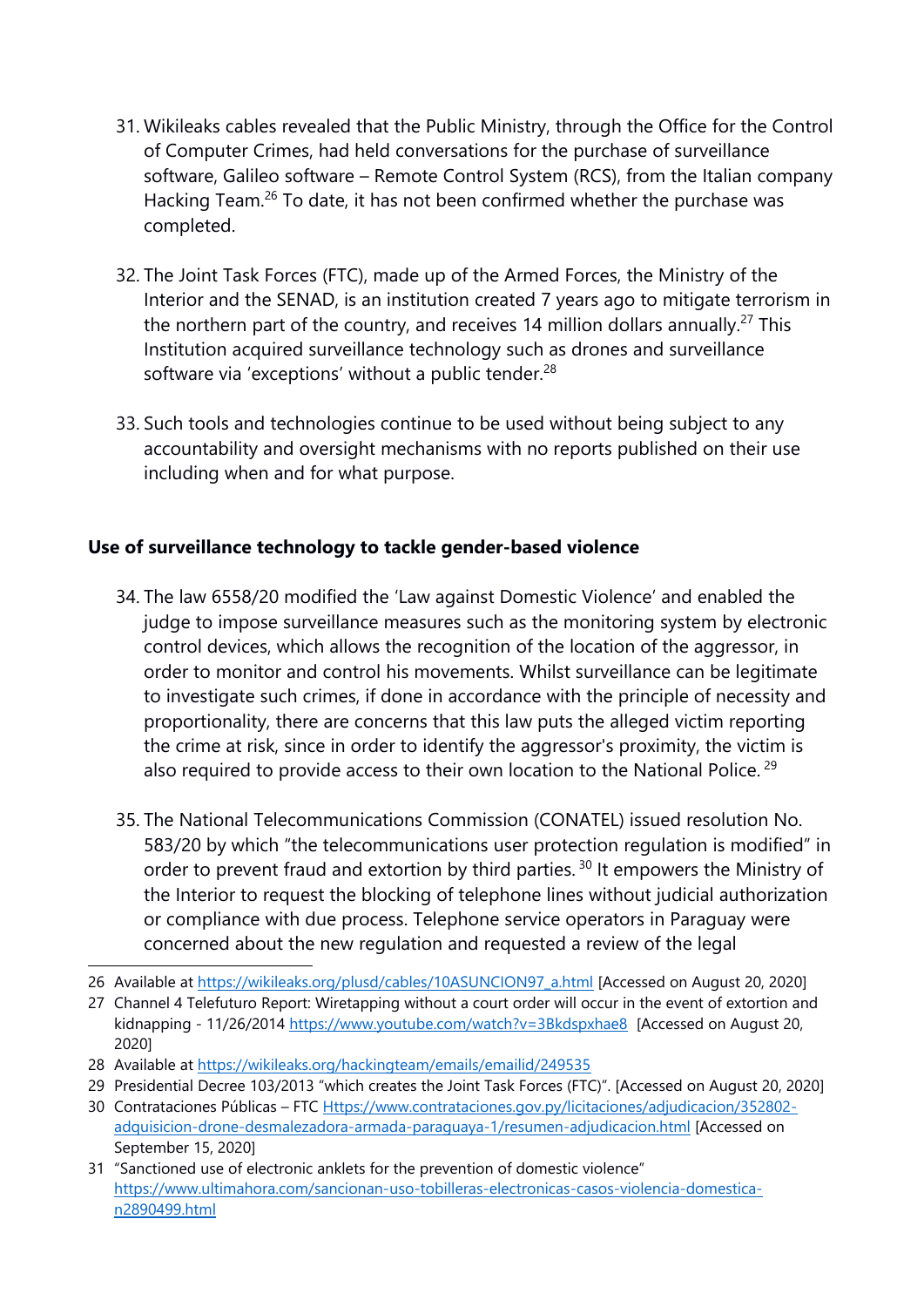framework.<sup>31</sup> However, to date there are no responses from CONATEL authorities.

#### **Facial recognition in Paraguay**

- 36. The Ministry of the Interior was responsible for the purchase of national security face recognition software in 2018. The software was later used in the capital downtown<sup>32</sup> as well as in and around football stadiums.<sup>33</sup> The official argument is that they wanted to offer higher security in crowded areas.<sup>34</sup>
- 37. When TEDIC submitted <sup>a</sup> request for <sup>a</sup> transparency report through the Portal of the governmen<sup>t</sup> for access to public information, the response of the ministry was to deny the information on its use, citing national security issues.<sup>35</sup>
- 38. The request focused on asking for <sup>a</sup> report on the details of the implementation, protocols and any type of treatment of personal data that are processed and used in the facial recognition system, as well as knowing what the purpose of the system is, if the error rates of the algorithm have been evaluated and whether an analysis has been carried out on its impact on human rights.
- 39. The Ministry of the Interior refused to respond to the request, alleging its reserved nature as well as its impact on national security. TEDIC presented an amparo action to the judicial authority, but access was denied both in the first and second instance. Their argumen<sup>t</sup> was that it puts national security at risk, since that information is considered 'sensitive material or information', and because it has been dealt with by the National Defense Council, "whose deliberations are confidential".
- 40. It should be noted that for certain information to be considered reserved for public access that those categories must be expressly established by law (Article 22 of Law 5282). This is not the case in Paraguay since there is no regulation that reserves the type of information that was requested. Among the information requested were: i) What is the purpose of these teams? ii) How does the software work? iii) Have the algorithm error rates been evaluated? and iv) Has <sup>a</sup> human rights impact analysis been carried out prior to its implementation?

<sup>31</sup> "Sanctioned use of electronic anklets for the prevention of domestic violence" [https://www.ultimahora.com/sancionan-uso-tobilleras-electronicas-casos-violencia-domestica](https://www.ultimahora.com/sancionan-uso-tobilleras-electronicas-casos-violencia-domestica-n2890499.html)[n2890499.html](https://www.ultimahora.com/sancionan-uso-tobilleras-electronicas-casos-violencia-domestica-n2890499.html)

<sup>32</sup> CONATEL Board Resolution N° 583/2020 [https://www.conatel.gov.py/conatel/resolucion-directorio](https://www.conatel.gov.py/conatel/resolucion-directorio-n-24-2020-2/)[n-24-2020-2/](https://www.conatel.gov.py/conatel/resolucion-directorio-n-24-2020-2/)

<sup>33</sup> Genera preocupación nueva resolución de CONATEL que otorga superpoderes <sup>a</sup> la policía. Junio 2020. [https://www.abc.com.py/nacionales/2020/07/03/genera-preocupacion-nueva-resolucion-de-conatel](https://www.abc.com.py/nacionales/2020/07/03/genera-preocupacion-nueva-resolucion-de-conatel-que-otorga-superpoderes-a-policia/)[que-otorga-superpoderes-a-policia/](https://www.abc.com.py/nacionales/2020/07/03/genera-preocupacion-nueva-resolucion-de-conatel-que-otorga-superpoderes-a-policia/)

<sup>34</sup> "Artificial intelligence as an ally in the anti-violence crusade" [https://www.hoy.com.py/deportes/la](https://www.hoy.com.py/deportes/la-inteligencia-artificial-como-aliada-en-la-cruzada-antiviolencia)[inteligencia-artificial-como-aliada-en-la-cruzada-antiviolencia](https://www.hoy.com.py/deportes/la-inteligencia-artificial-como-aliada-en-la-cruzada-antiviolencia) [Accessed on August 20, 2020]

<sup>35</sup> Biometrics and video surveillance in Paraguay. TEDIC [https://www.tedic.org/biometria-y-video-vigilancia](https://www.tedic.org/biometria-y-video-vigilancia-parte1/)[parte1/](https://www.tedic.org/biometria-y-video-vigilancia-parte1/) [Accessed on August 20, 2020]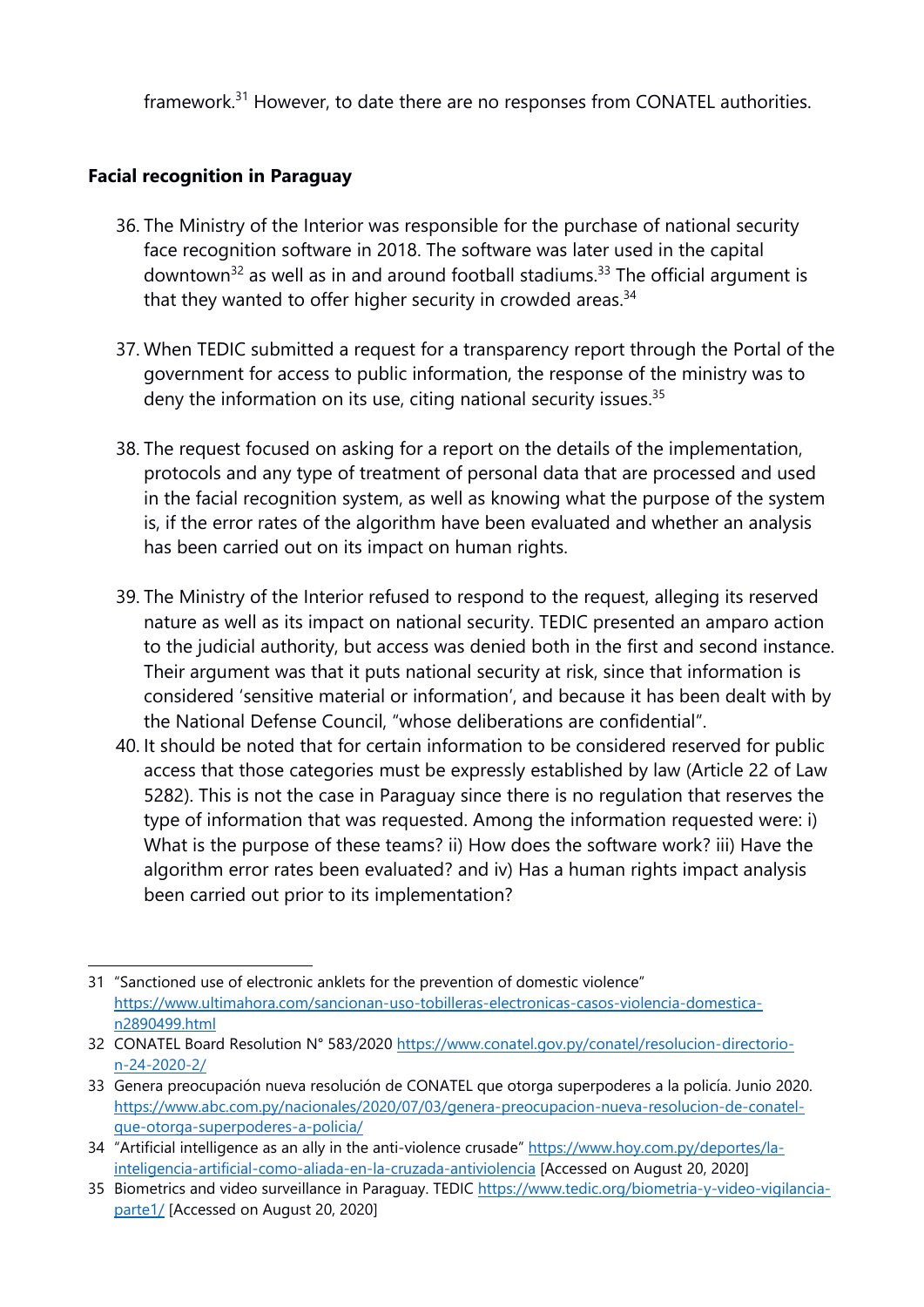- 41. The resolution in question violates the right to access information and the responsibility of State institutions to ensure transparency and regulations. Given this manifest arbitrariness, TEDIC initiated <sup>a</sup> judicial action to access public information through the amparo appeal. The basis for TEDIC'<sup>s</sup> legal challenge was that denying them access to this information was contrary to Article 28 of the Constitution (Right to be informed) thus undermining the right of the whole society to know about the processing of their personal data by public institutions.
- 42. In September 2019, TEDIC filed an unconstitutionality action, but to date the Supreme Court has not taken any steps to issue a judgment. $^{36}$

#### **Government measures during the Covid-19 pandemic**

- 43. As many countries in the world, the governmen<sup>t</sup> of Paraguay has put in place various measures to help contain the spread of the Coronavirus. Some of these measures impose severe restrictions on people'<sup>s</sup> freedoms, including to their privacy and other human rights. Unprecedented levels of surveillance, data exploitation, and misinformation are being tested across the world.
- 44. Many of these measures are based on extraordinary powers, and like in many countries the duration of use in emergency situations have not been timebound, i.e. sunset clauses. Others use exemptions in data protection laws to share data. Some may be effective and based on advice from epidemiologists, others will not be. But all of them must be temporary, necessary, and proportionate.
- 45. Here we outline various measures taken by the governmen<sup>t</sup> which require further scrutiny and accountability:

#### *Drones in times of health emergency*

46. The Ministry of the Interior acquired drones for surveillance in public spaces to enforce compliance with mandatory quarantine in times of pandemic. It is not the first time that this ministry has obtained this type of technology. In 2019 it had already acquired an unmanned vehicle capable of carrying <sup>a</sup> semi-automatic launcher of non-lethal projectiles (rubber bullets)<sup>37</sup>. The then Minister of the Interior, Juan Ernesto Villamayor, pointed out that the objective of that tender was to use the drone in demonstrations, evictions of buildings, raids and sporting events.<sup>38</sup>

<sup>36</sup> Reconocimiento facial nueva forma de combatir la delicuencia. [https://www.abc.com.py/nacionales/2019/07/11/reconocimiento-facial-nueva-estrategia-para-combatir](https://www.abc.com.py/nacionales/2019/07/11/reconocimiento-facial-nueva-estrategia-para-combatir-la-delincuencia/)[la-delincuencia/](https://www.abc.com.py/nacionales/2019/07/11/reconocimiento-facial-nueva-estrategia-para-combatir-la-delincuencia/) [Accessed on August 20, 2020]

<sup>37</sup> FOIA – TEDIC – Facial recognition cameras in Asunción - Ministry of the Interior <http://informacionpublica.paraguay.gov.py/portal/#!/ciudadano/solicitud/19983>

<sup>38</sup> Who watches the watchman? Facial Recognition in Asunción. Year 2019. [https://www.tedic.org/en/who](https://www.tedic.org/en/who-watches-the-watchman-facial-recognition-in-asuncion/)[watches-the-watchman-facial-recognition-in-asuncion/](https://www.tedic.org/en/who-watches-the-watchman-facial-recognition-in-asuncion/) [Accessed on August 20, 2020]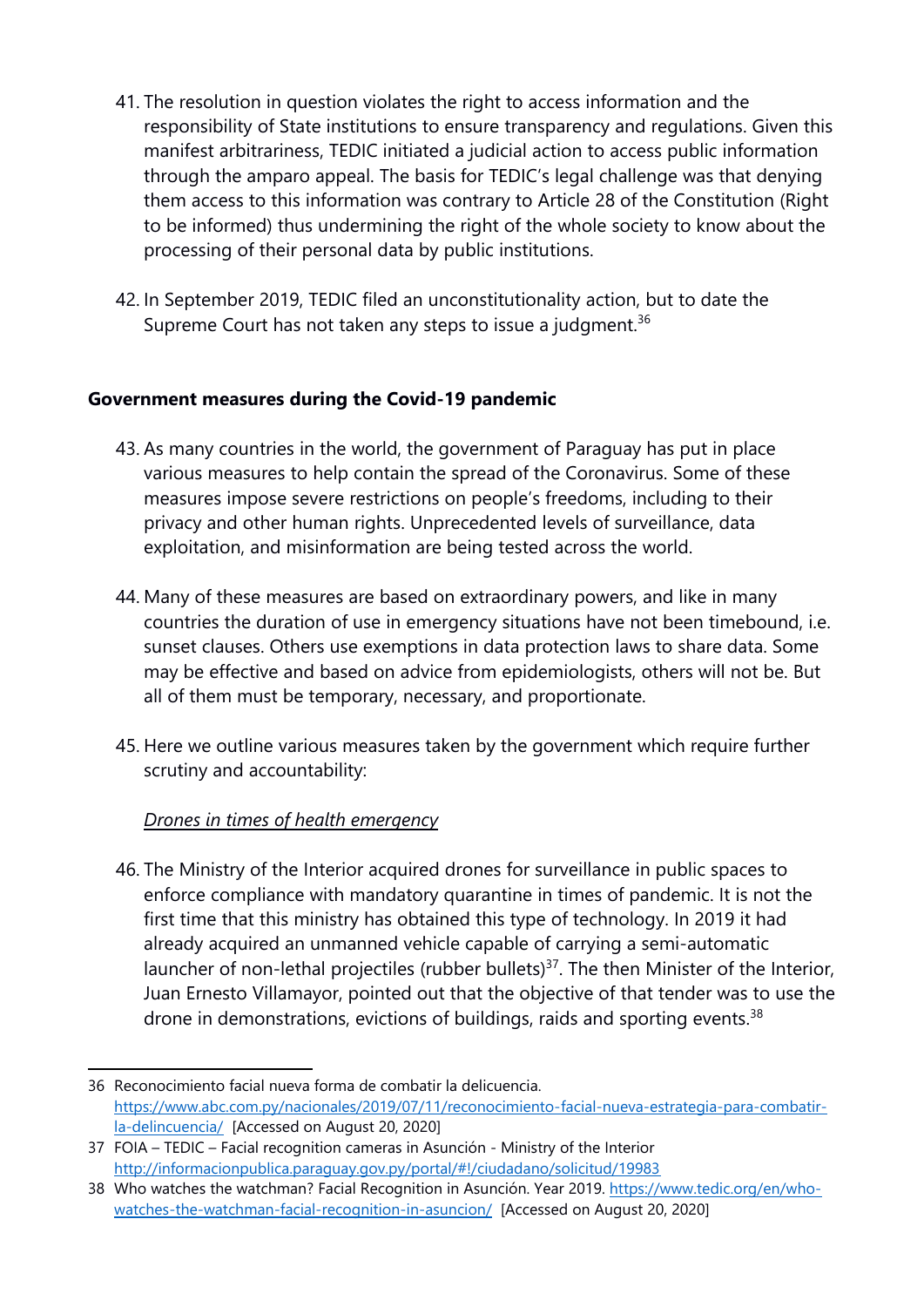- 47. Firstly, any measures taken in the name of public health must respond to the needs and guidance of health care professionals, and also the use of digital technologies to combat this pandemic cannot be excluded from an examination of necessity and proportionality in the event of possible effects on our fundamental rights. In line with this, all technology used in the context of this pandemic must meet this test and ensure the protection of our personal and sensitive data.
- 48. Furthermore, there must guarantee that such exceptional uses will be limited to the emergency we face and terminated as soon as they are no longer necessary, and they must enable access to accountability procedures. All these measures are key to avoiding <sup>a</sup> disproportionate impact leading to discrimination against the most vulnerable groups, as well as <sup>a</sup> possible impact on mental health and the stigmatization of people affected by COVID-19.

#### *Social media monitoring and surveillance of peaceful demonstrations*

- 49. Social media monitoring (SOCMINT) has become <sup>a</sup> tactic used by governmen<sup>t</sup> agencies for law enforcement purposes which refers to the techniques and technologies that allow companies or governments to monitor social media networking sites such as Facebook or Twitter. 39
- 50. As part of measures deployed during the pandemic, the governmen<sup>t</sup> of Paraguay has been monitoring social media networks for compliance with mandatory confinement and other protocols established to tackle the pandemic.
- 51. The Cybercrime Prosecutor's Office charged <sup>a</sup> person for the alleged threat of infecting others with COVID19. The event took place on the social network Twitter, when the person published the following sentence: "We will send you the virus by delivery". <sup>40</sup> Furthermore, measures deployed to tackle the pandemic interfering with other fundamental rights and freedoms such as the right to freedom of peaceful assembly and to freedom of association.
- 52. The Prosecutor'<sup>s</sup> Office also charged demonstrators who were peacefully protesting the murder of two girls at the hands of the Fuerzas de Tareas Conjuntas (FTC), <sup>a</sup> unit of the Paraguayan armed forces.<sup>41</sup> The alleged cause of the accusations was the lack

<sup>39</sup> Public Procurement - Ministry of the Interior - UAV Drones [https://www.contrataciones.gov.py/licitaciones/adjudicacion/368495-adquisicion-vehiculo-aereo-no](https://www.contrataciones.gov.py/licitaciones/adjudicacion/368495-adquisicion-vehiculo-aereo-no-tripulado-uav-dron-lanzador-semiautomatico-proyectiles-1/resumen-adjudicacion.html)[tripulado-uav-dron-lanzador-semiautomatico-proyectiles-1/resumen-adjudicacion.html](https://www.contrataciones.gov.py/licitaciones/adjudicacion/368495-adquisicion-vehiculo-aereo-no-tripulado-uav-dron-lanzador-semiautomatico-proyectiles-1/resumen-adjudicacion.html) [Accessed on August 20, 2020] and Public Procurement - Ministry of the Interior - Drones [https://www.contrataciones.gov.py/licitaciones/adjudicacion/357568-adquisicion-equipos-antidisturbios](https://www.contrataciones.gov.py/licitaciones/adjudicacion/357568-adquisicion-equipos-antidisturbios-chalecos-antibalas-drones-1/resumen-adjudicacion.html)[chalecos-antibalas-drones-1/resumen-adjudicacion.html](https://www.contrataciones.gov.py/licitaciones/adjudicacion/357568-adquisicion-equipos-antidisturbios-chalecos-antibalas-drones-1/resumen-adjudicacion.html) [Accessed on August 20, 2020]

<sup>40</sup> Drone use: does it combat the pandemic or strengthen surveillance? [https://www.tedic.org/en/drone](https://www.tedic.org/en/drone-use-does-it-combat-the-pandemic-or-strengthen-surveillance/)[use-does-it-combat-the-pandemic-or-strengthen-surveillance/](https://www.tedic.org/en/drone-use-does-it-combat-the-pandemic-or-strengthen-surveillance/) [Accessed on August 20, 2020]

<sup>41</sup> Privacy International, Social Media Intelligence [https://privacyinternational.org/explainer/55/social](https://privacyinternational.org/explainer/55/social-media-intelligence)[media-intelligence](https://privacyinternational.org/explainer/55/social-media-intelligence)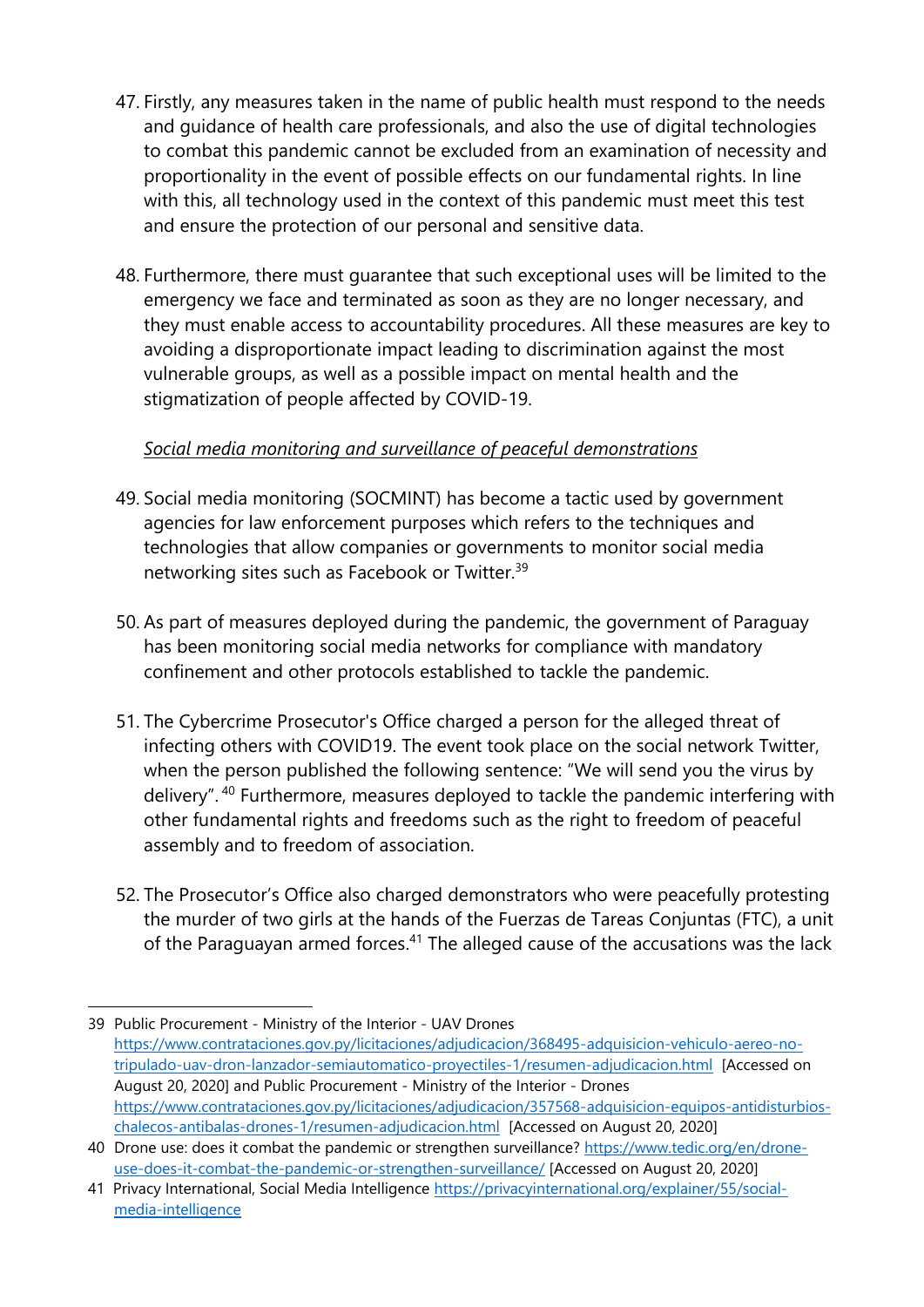of face masks.<sup>42</sup> They also used photographs published on social networks to identify and accuse people who were participating in <sup>a</sup> public demonstration against the government, basing the accusations on the damage inflicted to <sup>a</sup> National Monument, which had been painted over. <sup>43</sup>

- 53. Surveillance technologies are affecting the right to peaceful assembly in new and often unregulated ways, and in particular the unregulated use of SOCMINT negatively affects the exercise of the right to freedom of peaceful assembly. <sup>44</sup> It has <sup>a</sup> chilling effect on individuals wishing to demonstrate online, as well as using social media platforms to organise and promote peaceful assemblies. 45 The use of such tactics should only be permissible, if at all, as part of the investigation of crimes, and under strict guidelines.
- 54. The use of tactics raises questions about the regulations which oversee such tactics, if any exist, and also puts into question as to whether social media data is public for anyone to make use of, or whether as we would argue that this data is not public and has implications for privacy and other fundamental rights, and thus the use of such tactics must comply with the international principles of legality, necessity, and proportionality.

#### **Biometrics in the voting system**

55. The bill on the implementation of biometrics in the electronic voting system in Paraguay, "which modifies articles 98, 201 and 208 of Law 834/96", was presented in 2019. <sup>46</sup> In response to bill, TEDIC raised concerns about the fact that the collection of personal and sensitive identity data, including biometric information, unduly interferes with the anonymity of the persons authorized to vote. The creation of personal databases, potentially accessible to governmen<sup>t</sup> authorities and third parties, interferes with the privacy zone.

<sup>42</sup> "Charged woman who spoke of 'sending the virus by delivery' on Twitter" [https://www.abc.com.py/nacionales/2020/03/31/mujer-que-amenazo-con-contagiar-covid-19-se](https://www.abc.com.py/nacionales/2020/03/31/mujer-que-amenazo-con-contagiar-covid-19-se-expone-a-pena-de-tres-anos/)[expone-a-pena-de-tres-anos/](https://www.abc.com.py/nacionales/2020/03/31/mujer-que-amenazo-con-contagiar-covid-19-se-expone-a-pena-de-tres-anos/) [Accessed on August 20, 2020]

<sup>43 &</sup>quot;They Were Girls - Double Infanticide in Paraguay". Página 12, Argentina <https://www.pagina12.com.ar/291213-eran-ninas-el-doble-infanticidio-en-paraguay> [Accessed on August 20, 2020]

<sup>44</sup> The partiality of the prosecution leads to dangerous stronist practices [https://www.ultimahora.com/la](https://www.ultimahora.com/la-parcialidad-la-fiscalia-lleva-peligrosas-practicas-stronistas-n2905243.html)parc[ialidad-la-fiscalia-lleva-peligrosas-practicas-stronistas-n2905243.html](https://www.ultimahora.com/la-parcialidad-la-fiscalia-lleva-peligrosas-practicas-stronistas-n2905243.html)

<sup>45</sup> "More accused for actions in front of pantheon and ask to have more prosecutors". Última Hora [https://www.ultimahora.com/mas-imputados-actos-frente-al-panteon-y-piden-tener-mas-fiscales](https://www.ultimahora.com/mas-imputados-actos-frente-al-panteon-y-piden-tener-mas-fiscales-n2905031.html)[n2905031.html](https://www.ultimahora.com/mas-imputados-actos-frente-al-panteon-y-piden-tener-mas-fiscales-n2905031.html) [Accessed on August 20, 2020]

<sup>46</sup> PI, Submission on Article 21 of the International Covenant on Civil and Political Rights, February 2019, available at [https://privacyinternational.org/sites/default/files/2019-03/Submission%20on%20Article%2021%20of%20](https://privacyinternational.org/sites/default/files/2019-03/Submission%20on%20Article%2021%20of%20ICCPR_0.pdf) [ICCPR\\_0.pdf](https://privacyinternational.org/sites/default/files/2019-03/Submission%20on%20Article%2021%20of%20ICCPR_0.pdf)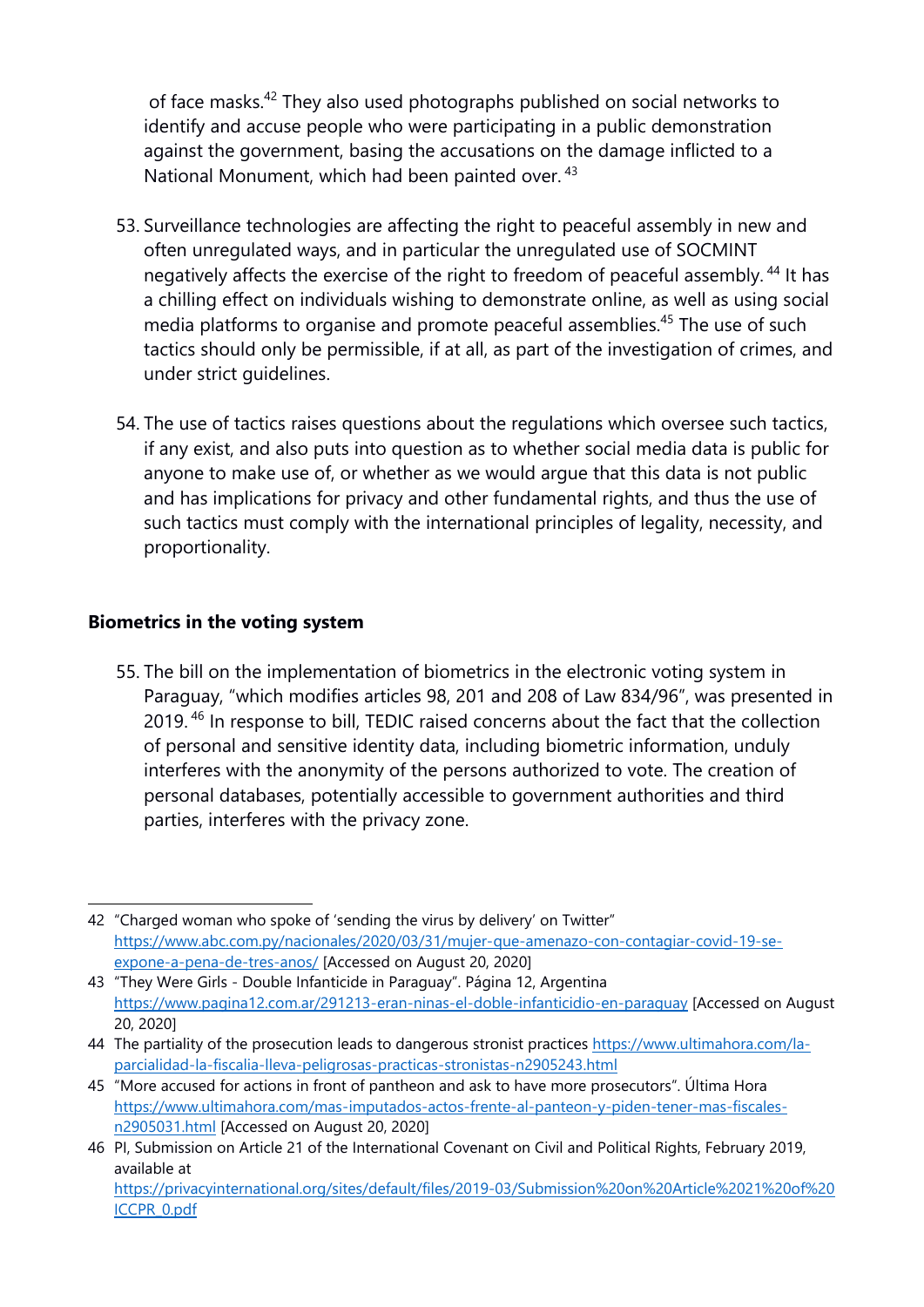- 56. The deployment of technology used to conduct elections needs to be scrutinised. Biometric voter registration, authentication and results transmissions systems are expensive to implement and often complex.<sup>47</sup> Procurement needs to be transparent and myths busted about how the technology actually works, what it can realistically do and what problem its use is trying to solve. Technology should reinforce trust in elections and the democratic process, not undermine it.
- 57. The processing of fingerprints of voters may be one more control mechanism that could aggravate surveillance practices and harassment of minorities and vulnerable groups. The deficiencies that the State already has when it comes to protecting the private information of citizens make these records even more problematic and with a high risk of being leaked.<sup>48</sup>
- 58. As noted by the Office of the High Commissioner for Human Rights (OHCHR) in its report on privacy in the digital age "*The creation of mass databases of biometric data raises significant human rights concerns. Such data is particularly sensitive, as it is by definition inseparably linked to <sup>a</sup> particular person and that person'<sup>s</sup> life, and has the potential to be gravely abused*", and it concluded that: "*Given those risks, particular attention should be paid to questions of necessity and proportionality in the collection of biometric data."<sup>49</sup> Furthermore, the OHCHR expressed concern that some states* were proceeding with processing biometric data "*without having adequate legal and procedural safeguards in place*." 50
- 59. Before proceeding with this bill, there was no evaluation of the impact of the use of the biometric data system, and there was also no previous impact analysis to assess the relevance of the implementation of such <sup>a</sup> data collection system. It is unclear why there was <sup>a</sup> need to integrate biometrics within the voting system. Any interference by the State in the private life of its citizens must be based on solid foundations and supported by serious and independent data and diagnoses, in order to meet the conditions of necessity and proportionality required for the legitimacy of any measure that seeks to limit fundamental rights.

# **Personal data protection regime**

<sup>47</sup> General Comment 37 of ICCPR para. 62 https://tbinternet.ohchr.org/\_layouts/15/treatybodyexternal/TBSearch.aspx?Lang=en&TreatyID=8&DocTy peID=11

<sup>48</sup> "What is modified of articles 98, 201 and 208 of law 834/96", <http://silpy.congreso.gov.py/expediente/118767> [Accessed on August 20, 2020]

<sup>49</sup> Privacy International, Data and Elections, available at: [https://privacyinternational.org/learn/data-and](https://privacyinternational.org/learn/data-and-elections)[elections](https://privacyinternational.org/learn/data-and-elections)

<sup>50</sup> Biometric data in the electronic voting system in Paraguay [https://www.tedic.org/huella-dactilar-iris-y](https://www.tedic.org/huella-dactilar-iris-y-reconocimiento-facial-identidad-que-no-se-puede-reimprimir/)[reconocimiento-facial-identidad-que-no-se-puede-reimprimir/](https://www.tedic.org/huella-dactilar-iris-y-reconocimiento-facial-identidad-que-no-se-puede-reimprimir/) [Accessed on August 20, 2020]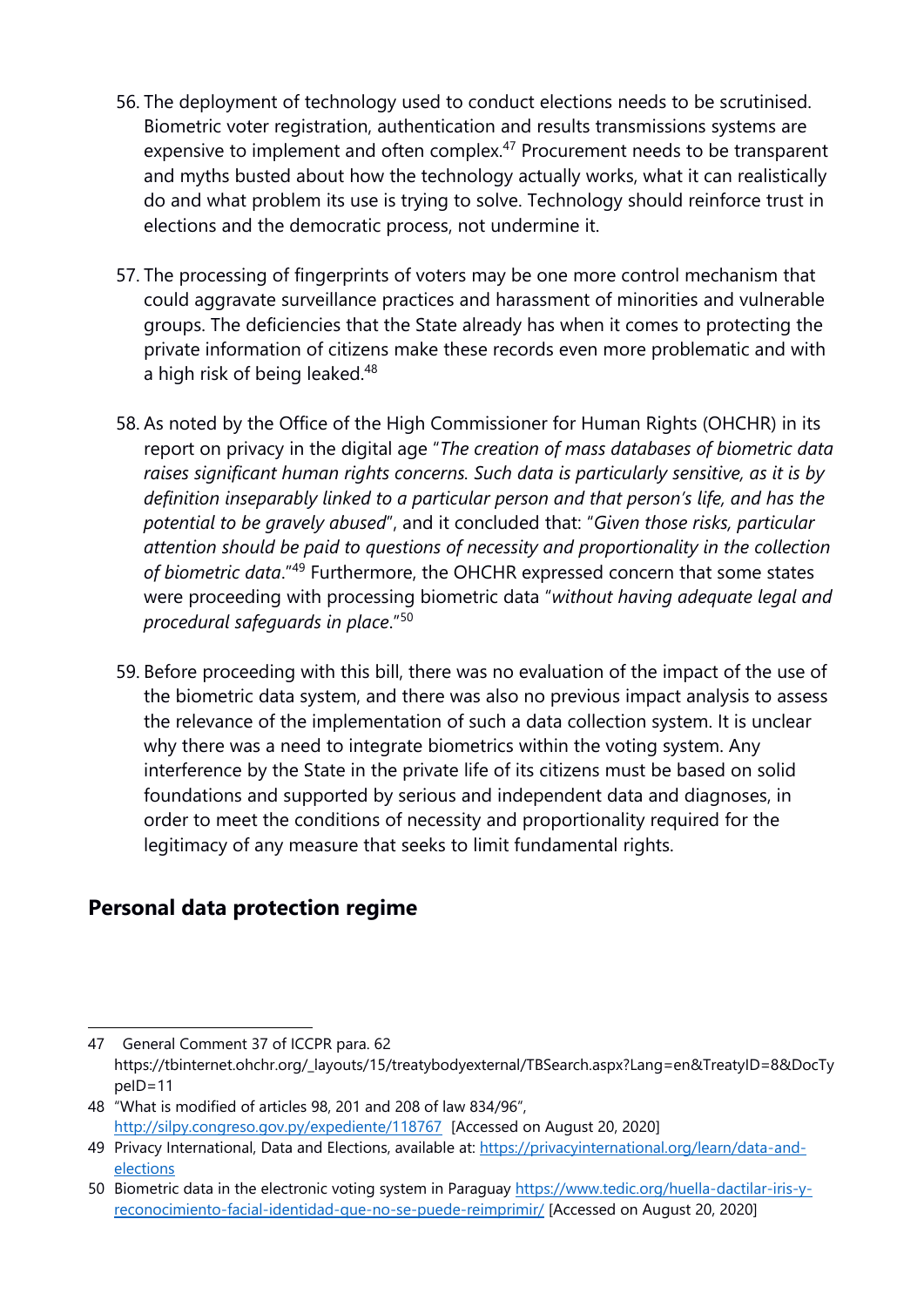60. In 2001, Paraguay enacted <sup>a</sup> data protection law which was modified in 2002 by Law No. 1969.<sup>51</sup> The amended law regulates the collection, storage, distribution, publication, modification, destruction, duration and in general terms the treatment of personal data contained in public and private databases. However, the law has various shortcomings which undermine its ability to effectively protect people and their data, and fails to meet the requirement to be recognized as <sup>a</sup> comprehensive data protection law in line with internationally recognised data protection standards and principles.

#### *Absence of <sup>a</sup> data protection authority*

61. The law failed to create <sup>a</sup> data protection authority. This means that the only legal form of protection is Habeas Data and there are no guarantees of protection by the State, it is only at the request of the victim. Accountability and enforcement are key components to ensure not only effective implementation of the law but also to build trust of the public. Data protection rules must be to be enforced by an independent data protection authority which is given the resources and mandate to investigate, act on complaints, and impose fines in case of breaches of the law.

#### *Health data is not sufficiently protected*

- 62. Whilst there are no specific laws for the protection of personal health information, Law No. 1682/2001on data protection includes the protection of the 'medical condition', under its provision on the protection of sensitive data, under Article 4.
- 63. This still raises concerns, however, as the Law No. 1682/2001 does not impose any penalties for violations of personal health information, it only applies sanctions for violations of financial and economic solvency data.
- 64. The Ministry of Health, in its resolution SG No. 146/2012 $^{\rm 52}$ , articles No. 4 and 6, affirms that there is an obligation to respect and protect the right to privacy, as well as the obligation for all health personnel to respect the confidentiality of the information and data of all people who receive health care or receive information and guidance through <sup>a</sup> health service provider. In other words, they must guarantee professional secrecy.
- 65. In this framework, the COVID19 pandemic unleashed <sup>a</sup> general fear in the population, and in the face of this crisis the responses have often been reactions of fear and discrimination. In this sense, there have been cases of harassment of people who suffered the disease, as well as their relatives. This sensitive health information was leaked by people who were part of the information chain of the public and private health system, resulting in public persecution.<sup>53</sup>

52 Ibid

<sup>51</sup> A/HRC/39/29, para 14

<sup>53</sup> Law No. 1682/2001 <http://www.bacn.gov.py/MjUzOQ==&ley-n-1969>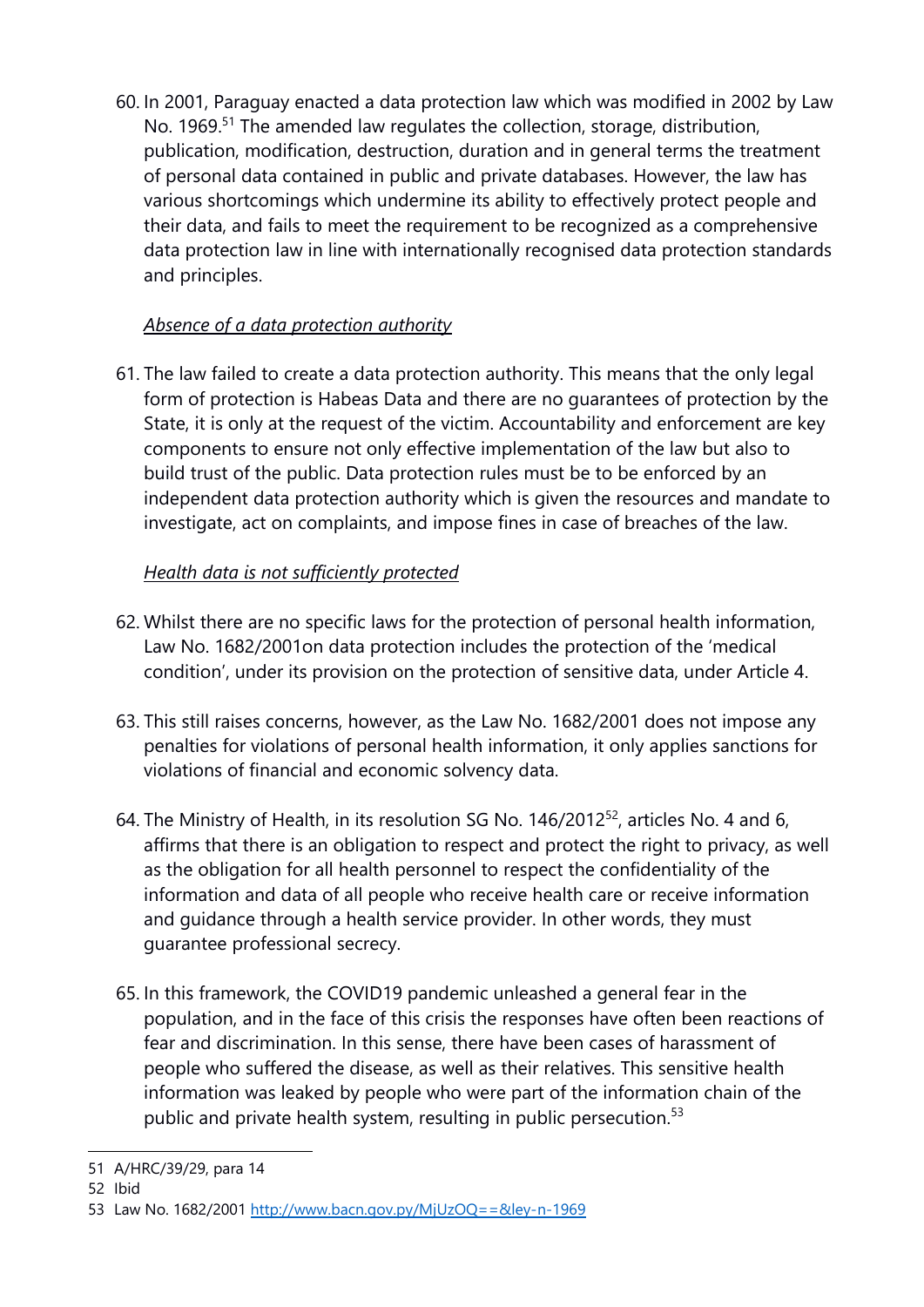- 66. The Ministry of Information and Communication Technology developed <sup>a</sup> mobile application for the registration of people with COVID19, as well as the monitoring of symptoms. According to the Ministry of Health, 5,473 people downloaded the app <sup>54</sup>, while only people who are tested positive for the disease are registered in the system. To date, it is not possible to access the privacy and data policies of the application, nor is it planned to allow the application of the data subject rights to access, rectify, cancel and object in relations to one'<sup>s</sup> profile once the critical stage of the pandemic has ended.
- 67. Furthermore, there have been discussion to create electronic medical records in Paraguay, through <sup>a</sup> legislative proposal that is being analysed in Congress. The proposal intends that the document registration be mandatory, chronological, individualized and complete in digital support, property of the patient. In turn, it is expected that each medical action from birth to death be stored in the form of writings, graphics, imaging or documents of any other nature.<sup>55</sup> To date, there is no prior analysis of the possible impact on human rights, and given that there is no comprehensive personal data protection law in Paraguay, there are no foreseeable guarantees of protection against possible abuse of this sensitive information.
- 68. Finally, the Social Security Institute (IPS) requests sensitive personal information, including the fingerprints of the person insured, for registration in the social system. This has caused companies to request unnecessary sensitive information from their employees, such as HIV test results, abortion history, among others.<sup>56</sup>

#### **Ñandareko and Pytyvo social assistance systems**

69. The State systems for economic aid and food kits for vulnerable groups in times of pandemic, called Ñandareko and Pytyvo, had several vulnerabilities in their implementation, resulting in the violation of sensitive information of the beneficiaries. Databases of individuals were leaked, and there were cases where

<sup>54</sup> "By which the obligation is established to provide access to quality health services and care without discrimination, with effective compliance with the duty of confidentiality and guarantee of full validity of professional secrecy in care". Available at: [https://clacaidigital.info/bitstream/handle/123456789/780/RES.SG.N%C2%BA%20146%20del%202012%2](https://clacaidigital.info/bitstream/handle/123456789/780/RES.SG.N%C2%BA%20146%20del%202012%20CON%20ANEXO.pdf?sequence=5&isAllowed) [0CON%20ANEXO.pdf?sequence=5&isAllowed](https://clacaidigital.info/bitstream/handle/123456789/780/RES.SG.N%C2%BA%20146%20del%202012%20CON%20ANEXO.pdf?sequence=5&isAllowed) [Accessed on August 20, 2020]

<sup>55</sup> "Family of COVID19 patient receives threats". Available at [https://www.ultimahora.com/familia-paciente](https://www.ultimahora.com/familia-paciente-covid-19-recibe-amenazas-n2875197.html)[covid-19-recibe-amenazas-n2875197.html](https://www.ultimahora.com/familia-paciente-covid-19-recibe-amenazas-n2875197.html) [Accessed on August 20, 2020]

<sup>56</sup> TEDIC consultation to the MSPyBs on July 30, 2020. Gender: F. 2484 M. 2989.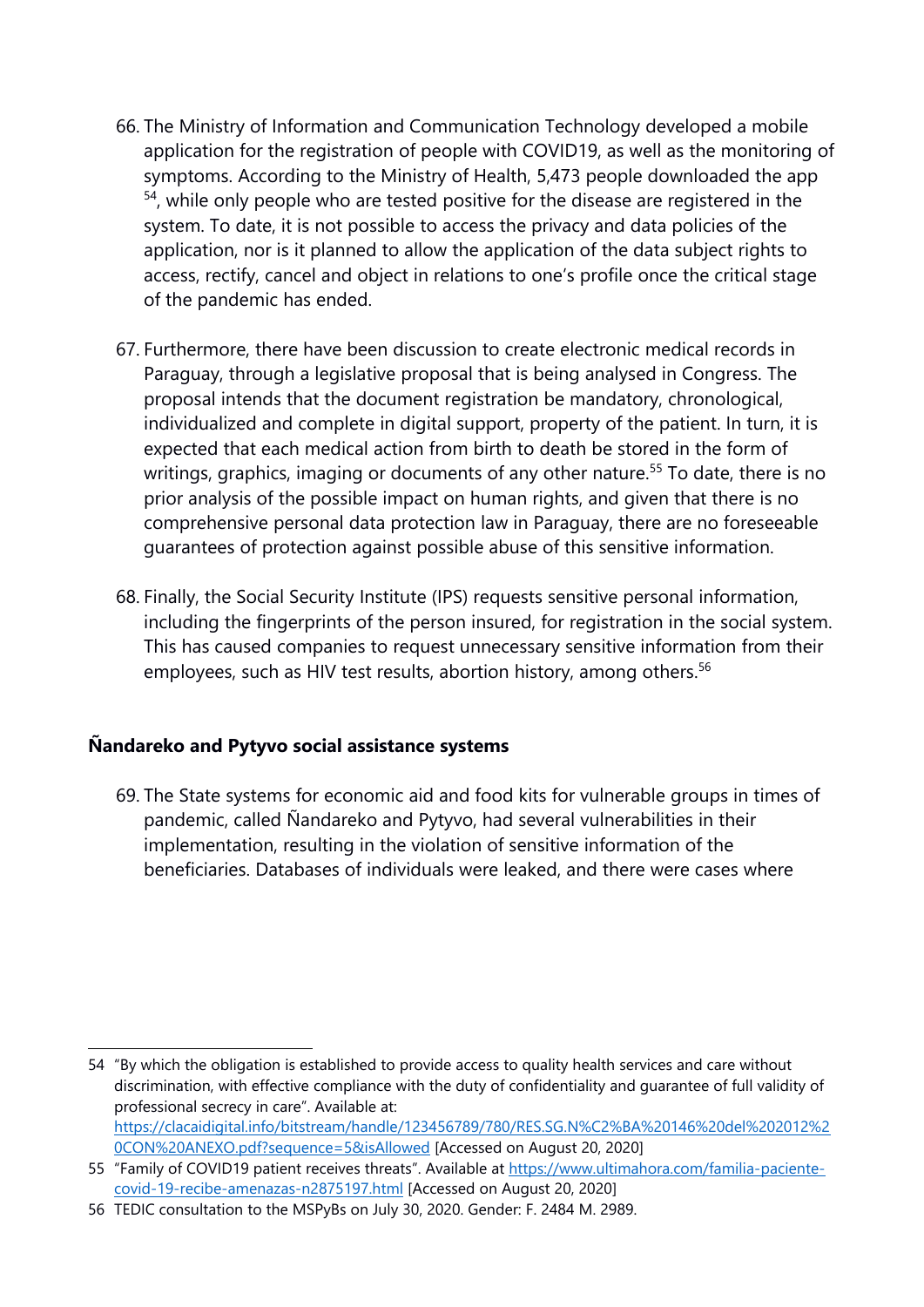third parties posing as beneficiaries had access to financial resources.<sup>57</sup> These databases are hosted on servers of private companies and their web pages do not respect minimum security criteria, such as https.

70. There are concerns that these databases could be used for political purposes, since there is no control or transparency in the collection of information. This was the case of an amateur soccer team that signed up for <sup>a</sup> tournament, then appeared on a roster for a Partido Colorado pro-presidential re-election campaign.<sup>58</sup>

<sup>57</sup> Legislators propose to create electronic medical records registry. June 2020. [Accessed on August 20, 2020] [http://www.senado.gov.py/index.php/noticias/noticias-generales/5900-legisladores-proponen](http://www.senado.gov.py/index.php/noticias/noticias-generales/5900-legisladores-proponen-crear-registro-de-historias-clinicas-electronicas-2020-06-16-22-55-57)crear-reg[istro-de-historias-clinicas-electronicas-2020-06-16-22-55-57](http://www.senado.gov.py/index.php/noticias/noticias-generales/5900-legisladores-proponen-crear-registro-de-historias-clinicas-electronicas-2020-06-16-22-55-57)

<sup>58</sup> Personal Data in the Social Security Institute. Exploratory analysis on some personal data protection practices in the social security system of the Paraguayan State. TEDIC 2018 [https://www.tedic.org/en/investigacion/personal-data-in-the-social-security-institute-exploratory](https://www.tedic.org/en/investigacion/personal-data-in-the-social-security-institute-exploratory-analysis-on-some-personal-data-protection-practices-in-the-social-security-system-of-the-paraguayan-state/)[analysis-on-some-personal-data-protection-practices-in-the-social-security-system-of-the-paraguayan](https://www.tedic.org/en/investigacion/personal-data-in-the-social-security-institute-exploratory-analysis-on-some-personal-data-protection-practices-in-the-social-security-system-of-the-paraguayan-state/)[state/](https://www.tedic.org/en/investigacion/personal-data-in-the-social-security-institute-exploratory-analysis-on-some-personal-data-protection-practices-in-the-social-security-system-of-the-paraguayan-state/) [Accessed on September 15, 2020].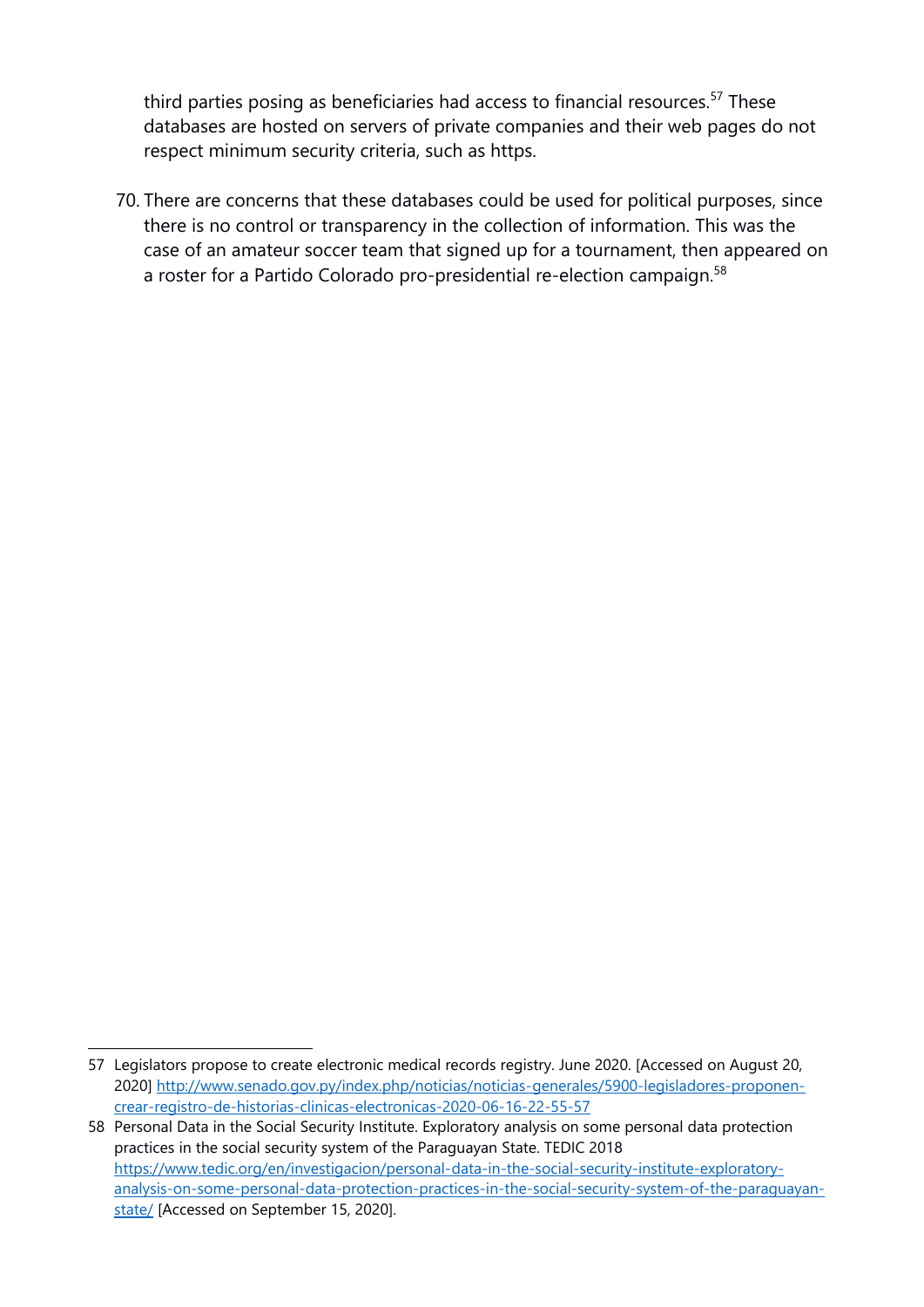### **Recommendations**

We recommend the governmen<sup>t</sup> of Paraguay to:

- 72. Adopt an adequate regulatory framework in line with internationally recognized principles and standards in order to guarantee the transparency and accountability in the acquisition of surveillance technology.
- 73. Adopt an adequate legislative framework in line with internationally recognized principles and standards to regulate the use of surveillance technology by the State, state bodies or other state authorized actors, which must protect people against potential abuses. Any legal framework should provide:
	- a. Specific regulation on the use of intrusive surveillance tools and methods, including hacking, malware, drones as well as biometric technologies. The law needs to guarantee that any surveillance measure will respect the principles of necessity and proportionality;
	- b. Independent judicial authorization;
	- c. Appropriate audit mechanisms by oversight bodies for any use of private surveillance technology;
	- d. Appropriate reporting procedures to ensure transparency regarding the general surveillance capabilities of the State and meaningful information regarding the scope and extent of the use of private surveillance technology;
	- e. Procedures for notification of individuals victims of surveillance, as well as access to adequate remedies;
	- f. Independent oversight bodies, endowed with the necessary powers to effectively audit, investigate and prosecute any abuse in the usage of surveillance technologies by State, state bodies or other state authorized actors; this includes having absolute access to any information, installations or equipment necessary to carry out their functions.
	- g. Human rights impact and risks assessments before the acquisition of surveillance technologies, in order to assess and monitor potential human rights abuses and/or violations enabled by the deployment of such technologies;
	- h. Mechanisms to monitor and impose appropriate penalties towards companies abusing human rights standards
- 74. Adopt have <sup>a</sup> comprehensive personal data protection law which meets internationally recognised standards and principles to protect people, their data and their enjoyment of fundamental rights and freedoms, including by ensuring the establishment of an independent authority for oversight and accountability of the law.
- 75. To ensure that any extraordinary measures adopted to respond and tackle COVID19 are in line with human rights law and standards, are temporary and as <sup>a</sup> result their